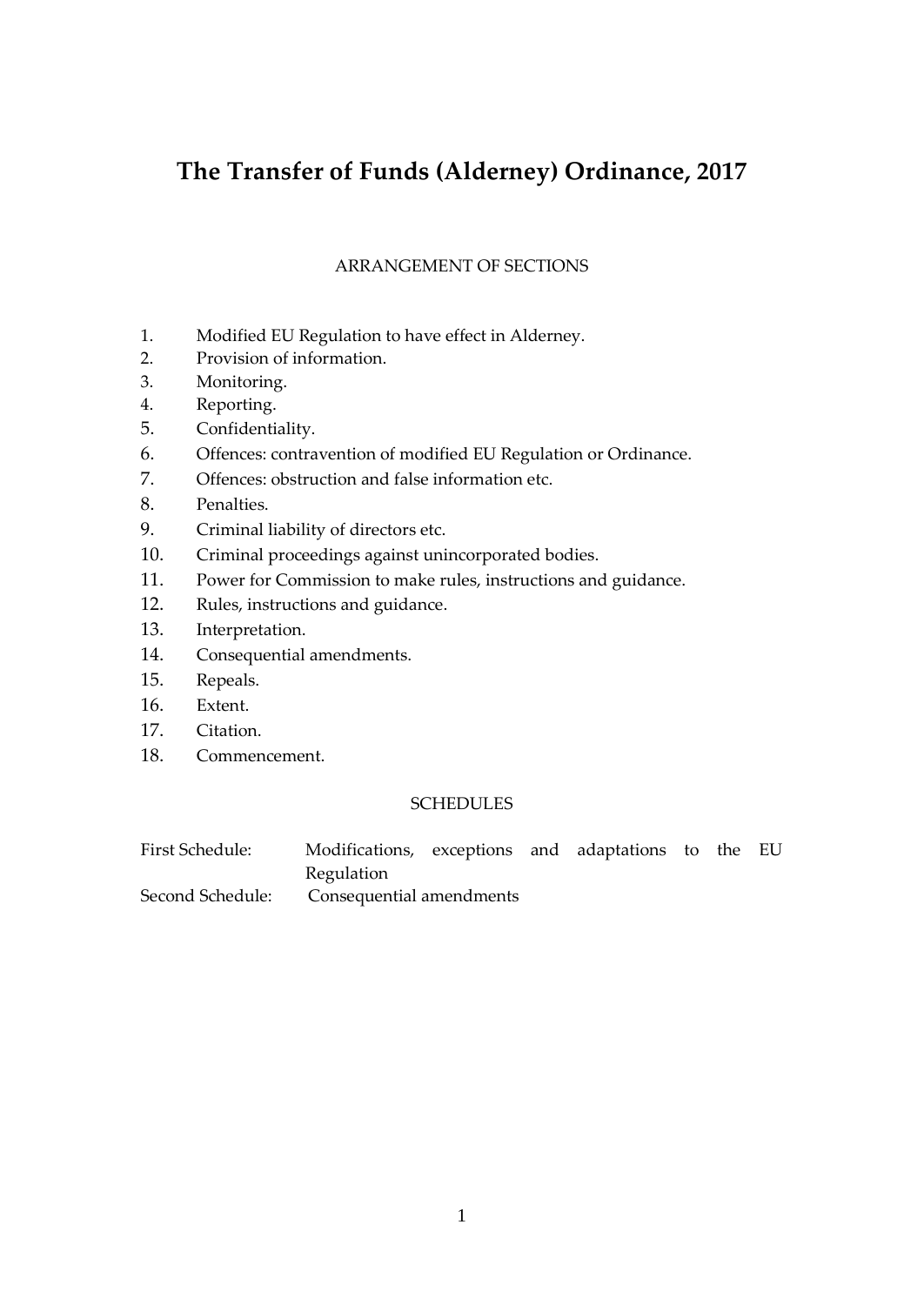## **The Transfer of Funds (Alderney) Ordinance, 2017**

**THE STATES OF ALDERNEY**, in pursuance of their Resolution of the 14th June, 2017, and in exercise of the powers conferred on them by sections 1 and 4 of the European Communities (Implementation) (Bailiwick of Guernsey) Law, 1994**<sup>a</sup>** and all other powers enabling them in that behalf, hereby order:-

#### **Modified EU Regulation to have effect in Alderney.**

**1.** Council Regulation (EU) No. 2015/847 of the European Parliament and of the Council of 20 May 2015**<sup>b</sup>** on information accompanying transfers of funds and repealing Regulation (EC) No. 1781/2006 has full force and effect in Alderney subject to the adaptations, exceptions and modifications set out in the First Schedule ("**modified EU Regulation**").

#### **Provision of information.**

**2.** (1) Payment service providers and intermediary payment service providers shall comply fully and without delay with -

- (a) any requirement or warrant to provide information or documents pursuant to section 25, 26, 26A, 27, 28 or 29 of the Banking Law as applied by section 3,
- (b) any requirement to provide information or documents, however expressed, under -

**<sup>a</sup>** Ordres en Conseil Vol. XXXV(1), p. 65.

**<sup>b</sup>** OJ L 141, 5.6.2015, p.1.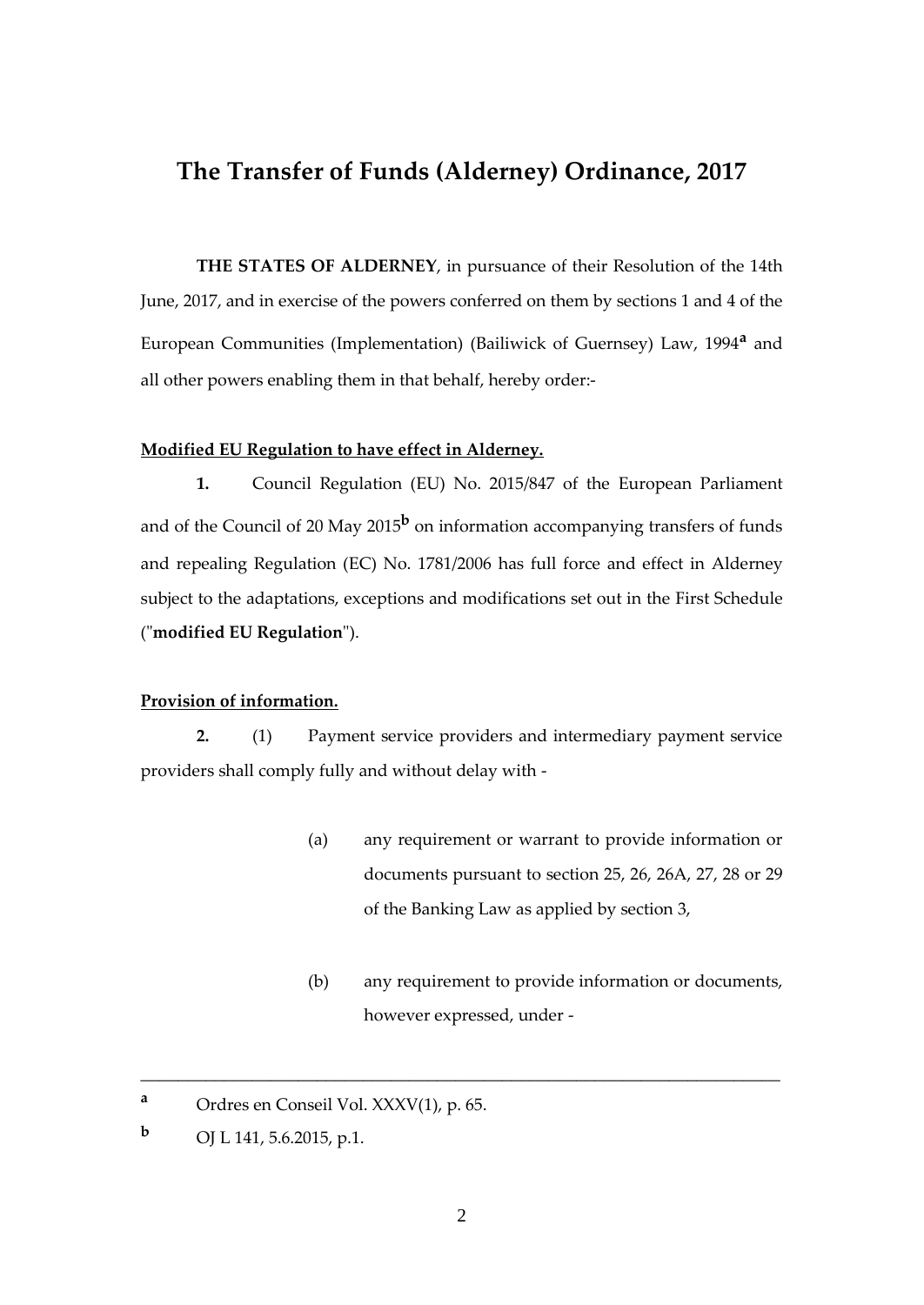- (i) the Drug Trafficking (Bailiwick of Guernsey) Law, 2000**<sup>c</sup>** ,
- (ii) the Proceeds of Crime Law,
- (iii) the Terrorism Law,
- (iv) the Disclosure Law,
- (v) the Registration of Non-Regulated Financial Services Businesses (Bailiwick of Guernsey) Law, 2008**<sup>d</sup>** ,
- (vi) the Terrorist Asset-Freezing (Bailiwick of Guernsey) Law, 2011**<sup>e</sup>** ,
- (vii) the Al-Qaida (Restrictive Measures) (Alderney) Ordinance, 2013**<sup>f</sup>** ,

**<sup>c</sup>** Order in Council No. VII of 2000; amended by Order in Council No. I of 2000; No. II of 2005; Nos. XVI and XVII of 2007; No. XVII of 2008; No. XIII of 2010; Ordinance No. XXXIII of 2003; No. XXXVIII of 2008; No. XV of 2010; No. XXV of 2010; No. XVI of 2014; No. XVI of 2014; and No. IX of 2016.

**<sup>d</sup>** Order in Council No. XV of 2008; amended by No. XIII of 2010; Ordinance No. XXXII of 2008; Nos. XII and XX of 2015; No. II of 2016; No. IX of 2016; G.S.I. No. 75 of 2008; G.S.I. No. 17 of 2010; G.S.I. No. 83 of 2010; G.S.I. No. 16 of 2013.

**<sup>e</sup>** Ordres en Conseil No. XI of 2011; amended by Ordinance No. IX of 2016.

**<sup>f</sup>** Alderney Ordinance No. XVII of 2013; amended by the Al-Qaida (Restrictive Measures) (Alderney) (Amendment) Ordinance, 2017.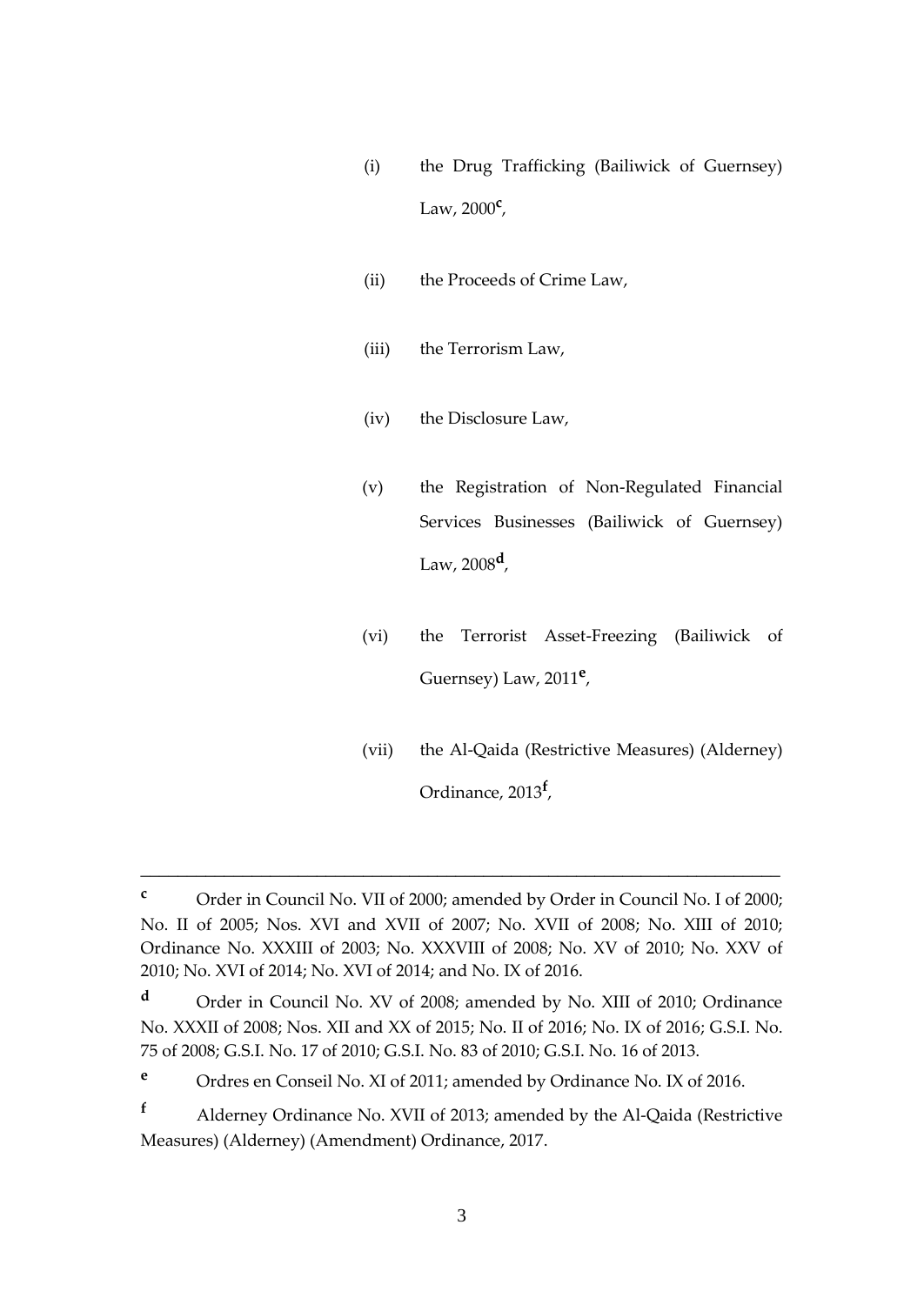- (viii) the Afghanistan (Restrictive Measures) (Alderney) Ordinance, 2011**<sup>g</sup>** ,
- (iv) any subordinate legislation under any of the above enactments including, without limitation, regulations under section 49 of the Proceeds of Crime Law, the Disclosure (Bailiwick of Guernsey) Regulations, 2007**<sup>h</sup>** , and the Terrorism and Crime (Bailiwick of Guernsey) Regulations, 2007**<sup>i</sup>** ,

where such information or documents comprises information required under the modified EU Regulation or this Ordinance.

(2) In order to facilitate the obtaining, by or on behalf of the Commission, of information for the purpose of ensuring compliance with the modified EU Regulation and this Ordinance, the Commission (or any person authorised by the Commission for that purpose either generally or in a particular case) may request any person in or resident in Alderney to furnish or produce to it (or, as the case may be, to that authorised person) such information and documents in that person's possession or control as the Commission (or, as the case may be, that authorised person) may require for the purpose of ensuring compliance with the modified EU

\_\_\_\_\_\_\_\_\_\_\_\_\_\_\_\_\_\_\_\_\_\_\_\_\_\_\_\_\_\_\_\_\_\_\_\_\_\_\_\_\_\_\_\_\_\_\_\_\_\_\_\_\_\_\_\_\_\_\_\_\_\_\_\_\_\_\_\_\_

**<sup>i</sup>** G.S.I. No. 36 of 2007; amended by G.S.I. No. 27 of 2008; G.S.I. No. 49 of 2010; G.S.I. No. 24 of 2011; and G.S.I. No. 51 of 2014.

**<sup>g</sup>** Alderney Ordinance No. XVI of 2011; amended by Ordinance No. XXI of 2014; and No. VIII of 2016.

**<sup>h</sup>** G.S.I. No. 34 of 2007; amended by G.S.I. No. 50 of 2010; G.S.I. No. 23 of 2011 and G.S.I. No. 50 of 2014.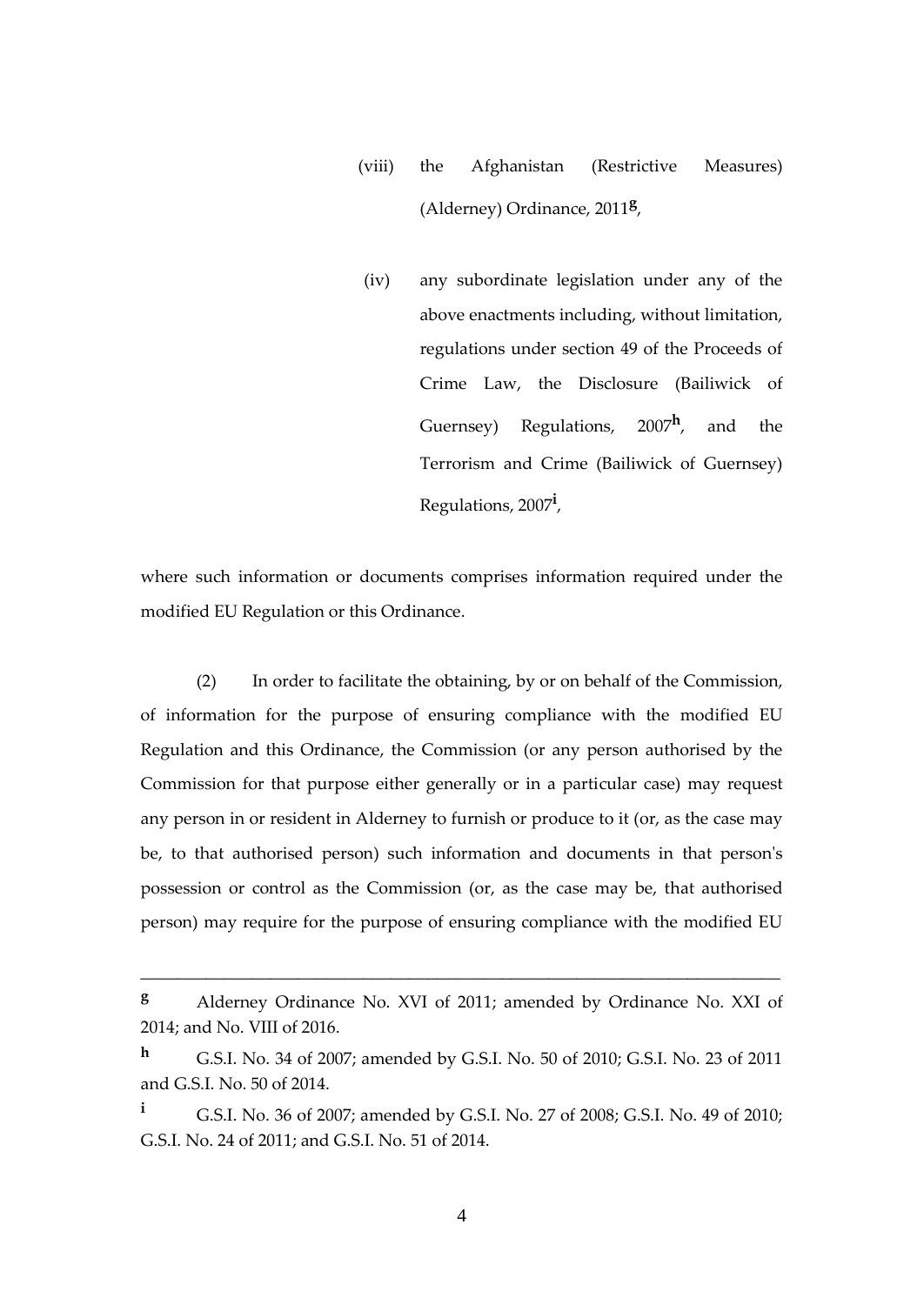Regulation or this Ordinance; and a person to whom such a request is made shall comply with it within such time and in such manner as may be specified in the request.

(3) No obligation of confidentiality or other restriction on the disclosure of information to which any person may be subject, whether arising by statute, contract or otherwise, is contravened by reason of the disclosure by that person or by any of that person's officers, servants or agents of any information or document in compliance with this section.

(4) Nothing in this section compels the production by an advocate or other legal adviser of a communication subject to legal professional privilege; but an advocate or other legal adviser may be required to give the name and address of any client.

(5) Where a person is convicted of an offence under section 7 for refusing or failing to provide, furnish or produce any information or document, the court may make an order requiring that person, within such period as may be specified in the order, to provide, furnish or produce the information or the document.

(6) The power conferred by this section to request any person to produce documents shall include power to take copies of or extracts from any document so produced and to request that person or, where that person is –

> (a) a body corporate, any other person who is a present or past officer of, or is employed by, the body corporate,

> > 5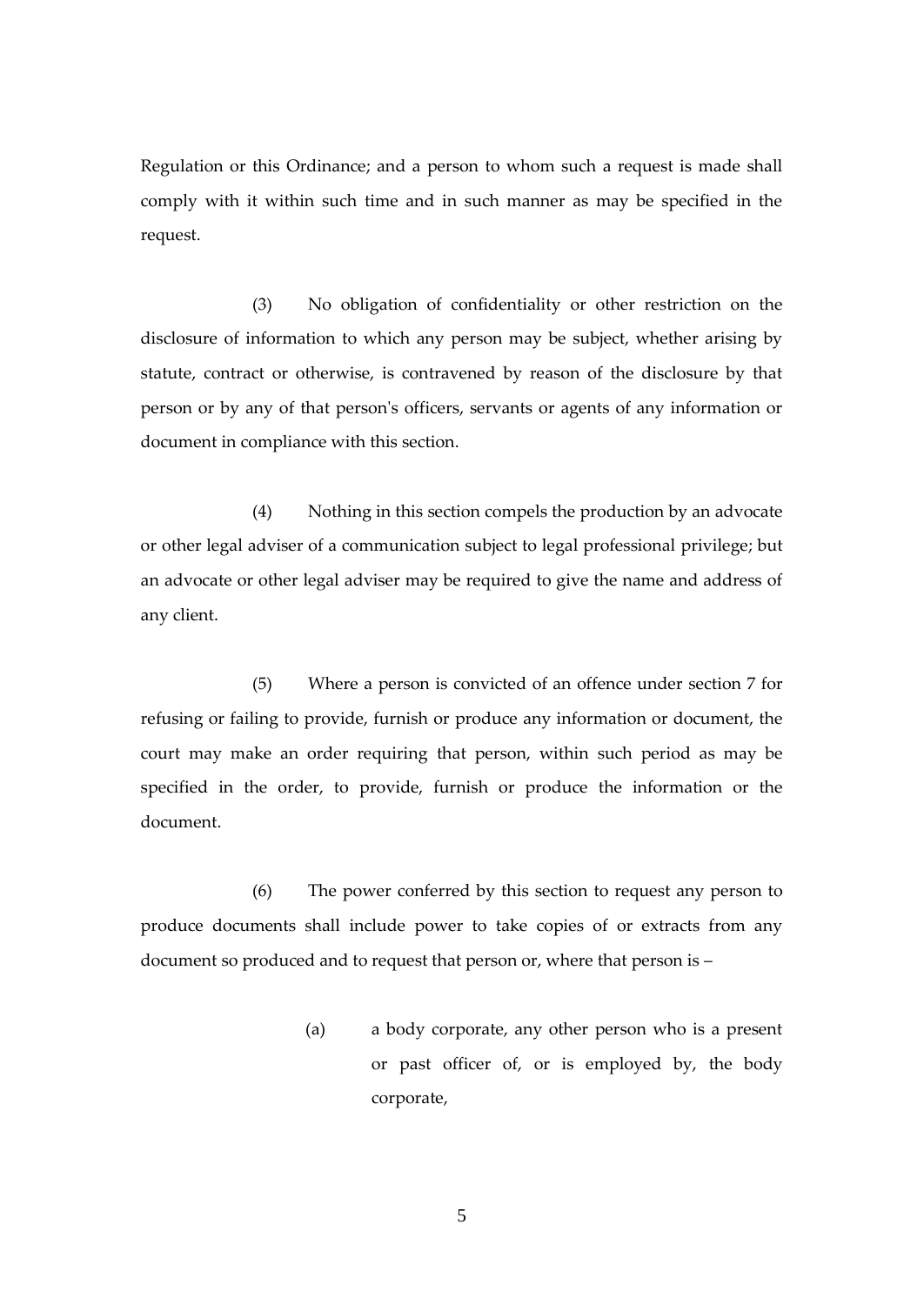- (b) a limited partnership with legal personality, any other person who is a present or past general partner of, or is employed by, the limited partnership, or
- (c) a foundation, any other person who is a present or past foundation official, or is employed by, the foundation,

to provide an explanation of any such document.

#### **Monitoring.**

- **3.** (1) The Commission must
	- (a) effectively monitor compliance, and
	- (b) take such measures as are necessary to ensure compliance,

by payment service providers and intermediary payment service providers with the modified EU Regulation and this Ordinance.

(2) The provisions of sections 25 (power to obtain information and documents), 26 (power of Bailiff to grant warrant), 26A (powers conferred by Bailiff's warrant granted under section 26) and 27 (investigations by inspectors) of the Banking Law shall apply –

> (a) to payment service providers and intermediary payment service providers who send or receive transfers of funds to which the modified EU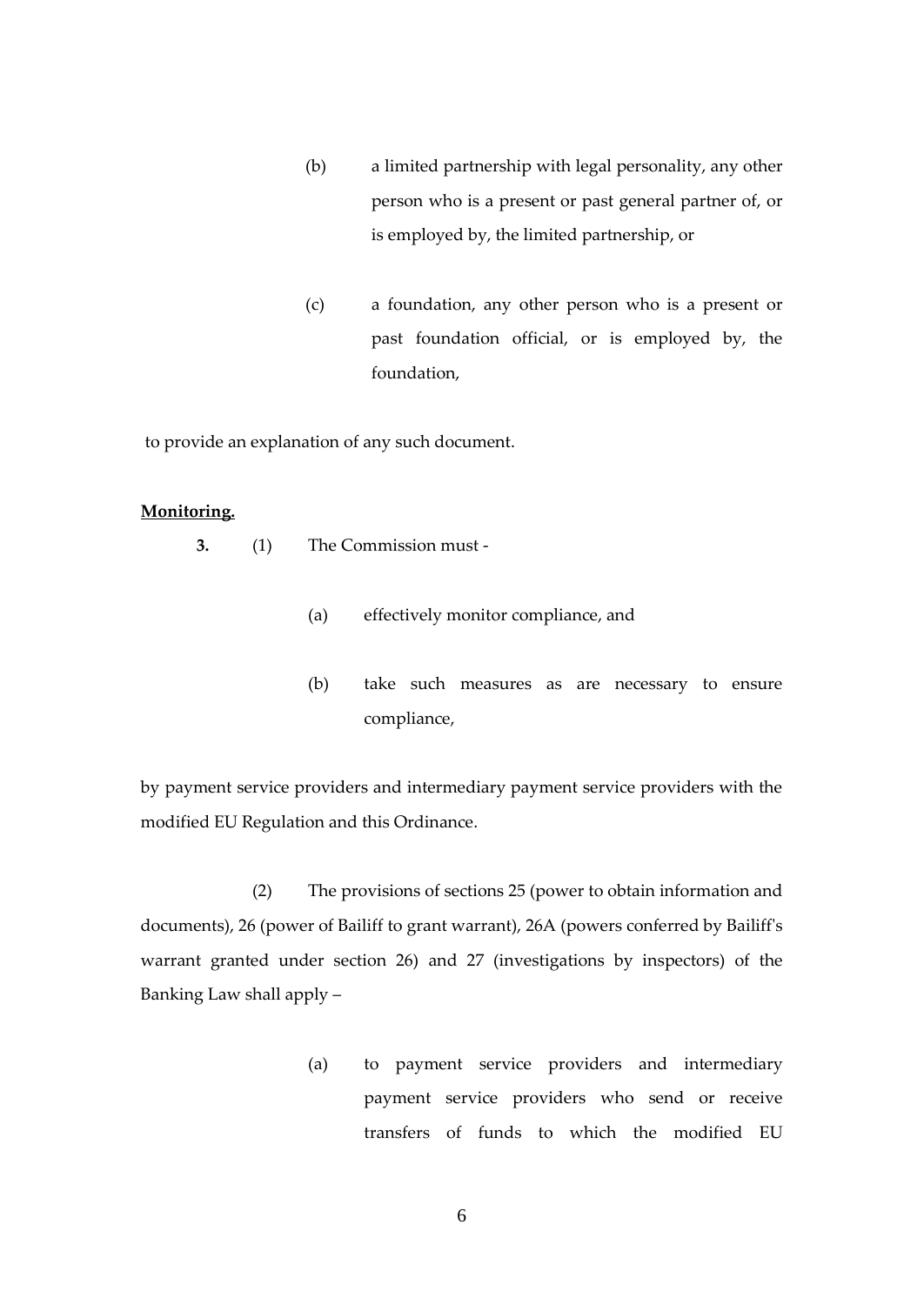Regulation applies as they apply to licensed institutions within the meaning of that Law,

- (b) in relation to such information as the Commission may reasonably require for the purpose of effectively monitoring or ensuring compliance with the requirements of the modified EU Regulation or this Ordinance as they apply in relation to such information as the Commission may reasonably require for the performance of its functions under that Law, and
- (c) as if sections  $25(5)$ ,  $25(11)$  and  $27(1)$  of that Law also allowed the powers referred to in those sections to be exercised if the Commission considers that it is desirable to do so in the interests of effectively monitoring or ensuring compliance with the requirements of the modified EU Regulation or this Ordinance,

except that section 25(10) (information required for determining whether person is a fit and proper person) of that Law shall not apply.

(3) Sections 28 (investigation of suspected offences) and 29 (power of entry in cases of suspected offences) of the Banking Law shall apply in relation to an offence under this Ordinance as they apply in relation to an offence under section 1 or 21 of that Law.

(4) References in any enactment to section 25, 26, 26A, 27, 28 or 29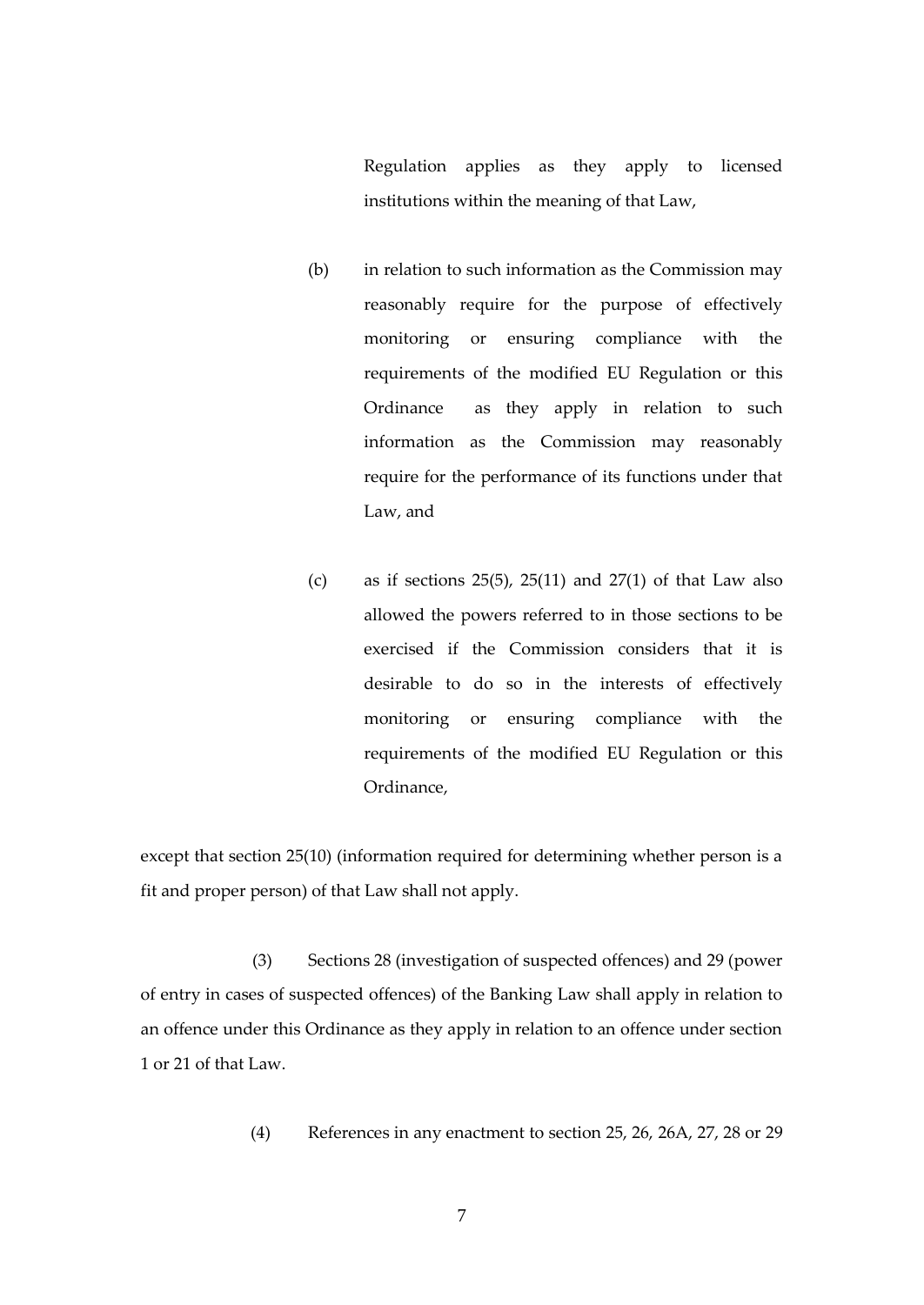of the Banking Law shall be construed as including references to those sections as applied by this section.

#### **Reporting.**

**4.** (1) The Commission must establish effective mechanisms to encourage the reporting to it of breaches of the modified EU Regulation and of this Ordinance.

(2) The mechanisms referred to in subsection (1) must include at least –

- (a) specific procedures for the receipt of reports on breaches and their follow-up,
- (b) appropriate protection for employees (or persons in a comparable position) of payment service providers and intermediary payment service providers who report breaches committed within that entity, including appropriate internal procedures for such persons to report breaches internally,
- (c) clear rules that ensure confidentiality is guaranteed in all cases in relation to the person who reports the breaches committed within the payment service provider or intermediary payment service provider, unless disclosure is required under law in the context of further investigations or subsequent judicial proceedings.

8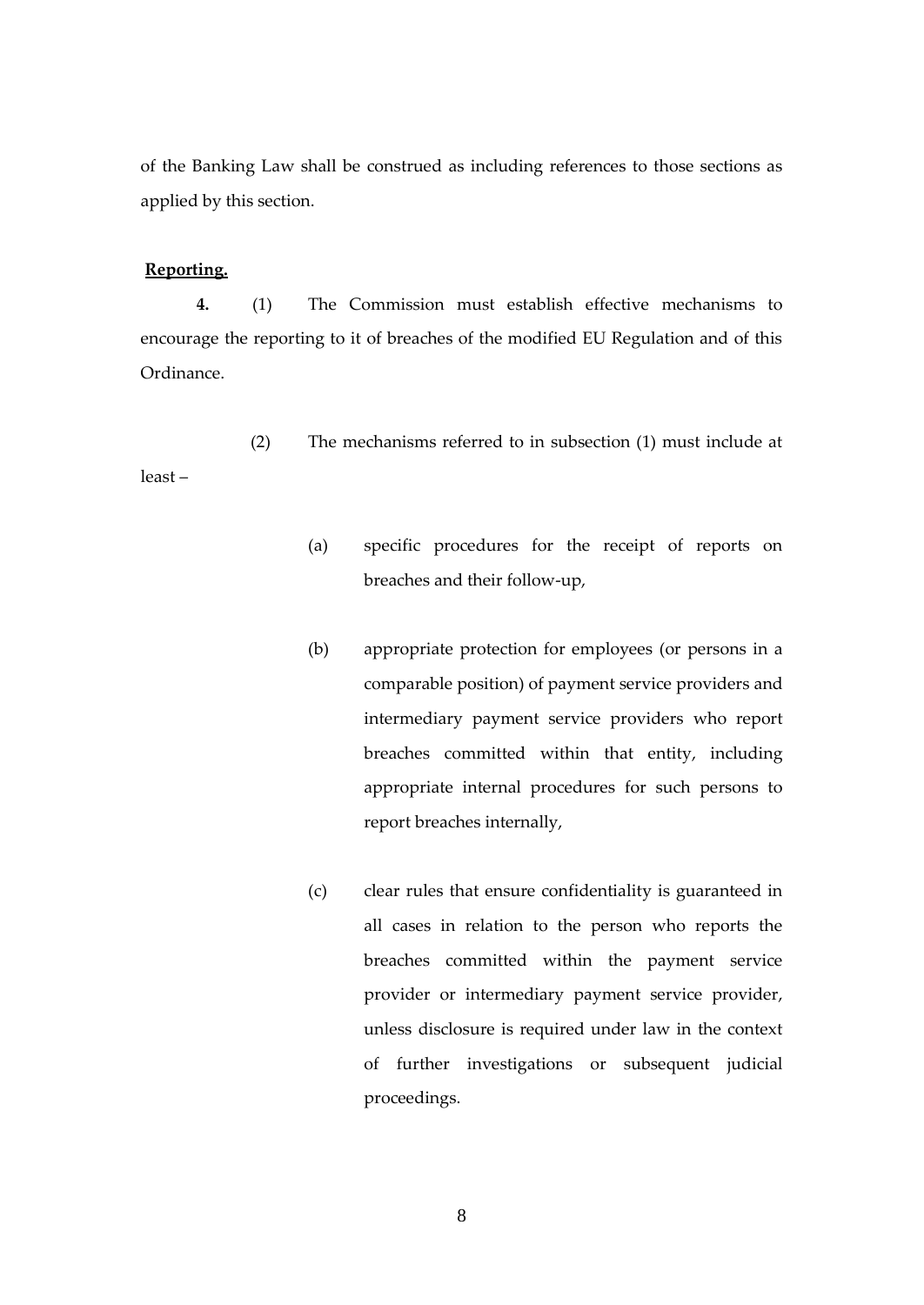(3) Without prejudice to the reporting requirements specified in the modified EU Regulation, any person must notify the Commission of any breach of any requirement of the modified EU Regulation or this Ordinance of which that person becomes aware.

(4) The Commission may require any of the reporting mechanisms referred to in subsections (1) or (2), any notification referred to in subsection (3) or any other report made under any of the reporting requirements specified in the modified EU Regulation to be in the form and manner determined by it.

(5) A notification or report made in good faith under any of the reporting mechanisms referred to in subsections (1) or (2), under subsection (3), or under any of the reporting requirements specified in the modified EU Regulation does not contravene any obligation as to confidentiality or other restriction on the disclosure of information imposed by statute, contract or otherwise.

(6) In subsection (5) **"good faith"** means that the person making the disclosure –

- (a) knows or suspects, or
- (b) has reasonable grounds for knowing or suspecting,

that the person in respect of whom the notification or report is made is engaged in a breach of the modified EU Regulation or this Ordinance.

## **Confidentiality**.

**5.** No information furnished or document produced (including any copy

9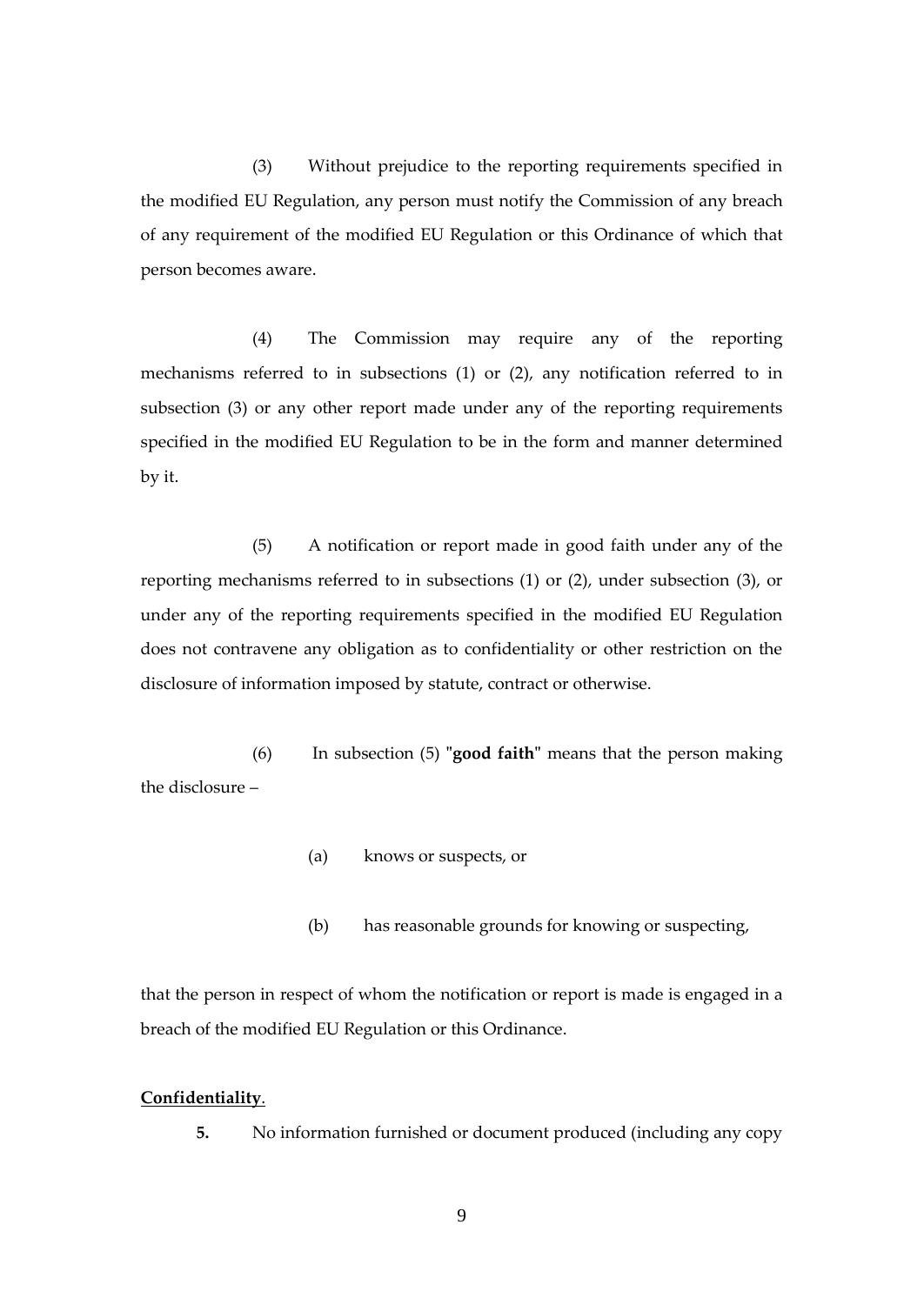or extract made of any document produced) by any person in pursuance or compliance with a requirement, request or warrant referred to in section 2 or in a notification made under section 4 shall be disclosed except -

- (a) with the consent of the person by whom the information was furnished or the document was produced: provided that a person who has obtained information or is in possession of a document only in the capacity of a servant or agent of another person may not give consent for the purposes of this paragraph but such consent may instead be given by any person who is entitled to that information or to possession of that document in that person's own right,
- (b) to any person empowered under a requirement, request or warrant referred to in section 2 or under section 4 to request that it be furnished or produced, or to any person holding or acting in any office under or in the service of the Crown in respect of Alderney,
- (c) for the purposes of the prevention, detection, investigation or prosecution of money laundering or terrorist financing or any other crime, whether in Alderney or elsewhere,
- (d) for the purposes of ensuring compliance with the modified EU Regulation or this Ordinance,
- (e) if the information or document at the time of the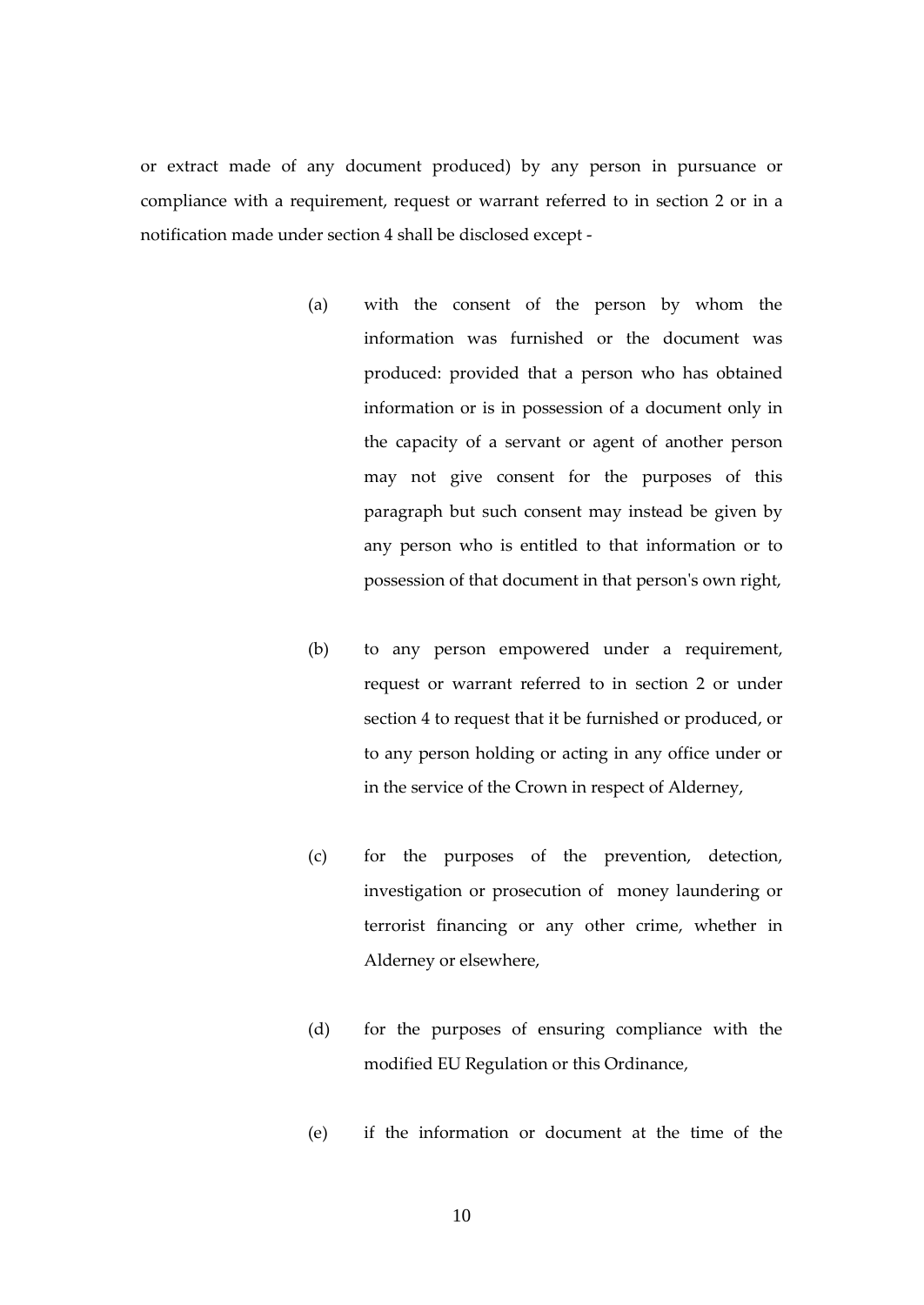disclosure is or has already been made available to the public,

- (f) for the purposes of seeking advice from a qualified person on any matter of law, accountancy or valuation or any other matter requiring the exercise of professional skill, where the disclosure to that person of such information or documentation appears to be necessary to ensure that that person is properly informed as to the matters on which that person's advice is sought,
- (g) in the interests of customers or in the public interest,
- (h) to enable any authority responsible for preventing and combatting money laundering or terrorist financing to carry out its functions or to investigate matters of relevance to its functions, or
- (i) for the purpose of enabling or assisting any supervisory or investigatory authority which appears to exercise, in a place outside the Bailiwick, functions corresponding to any of the functions of the Commission or the Guernsey Border Agency (including the Financial Intelligence Service).

#### **Offences: contravention of modified EU Regulation or Ordinance.**

**6.** (1) A person who, without reasonable excuse, contravenes any provision of the modified EU Regulation or any provision of sections 2 to 4 of this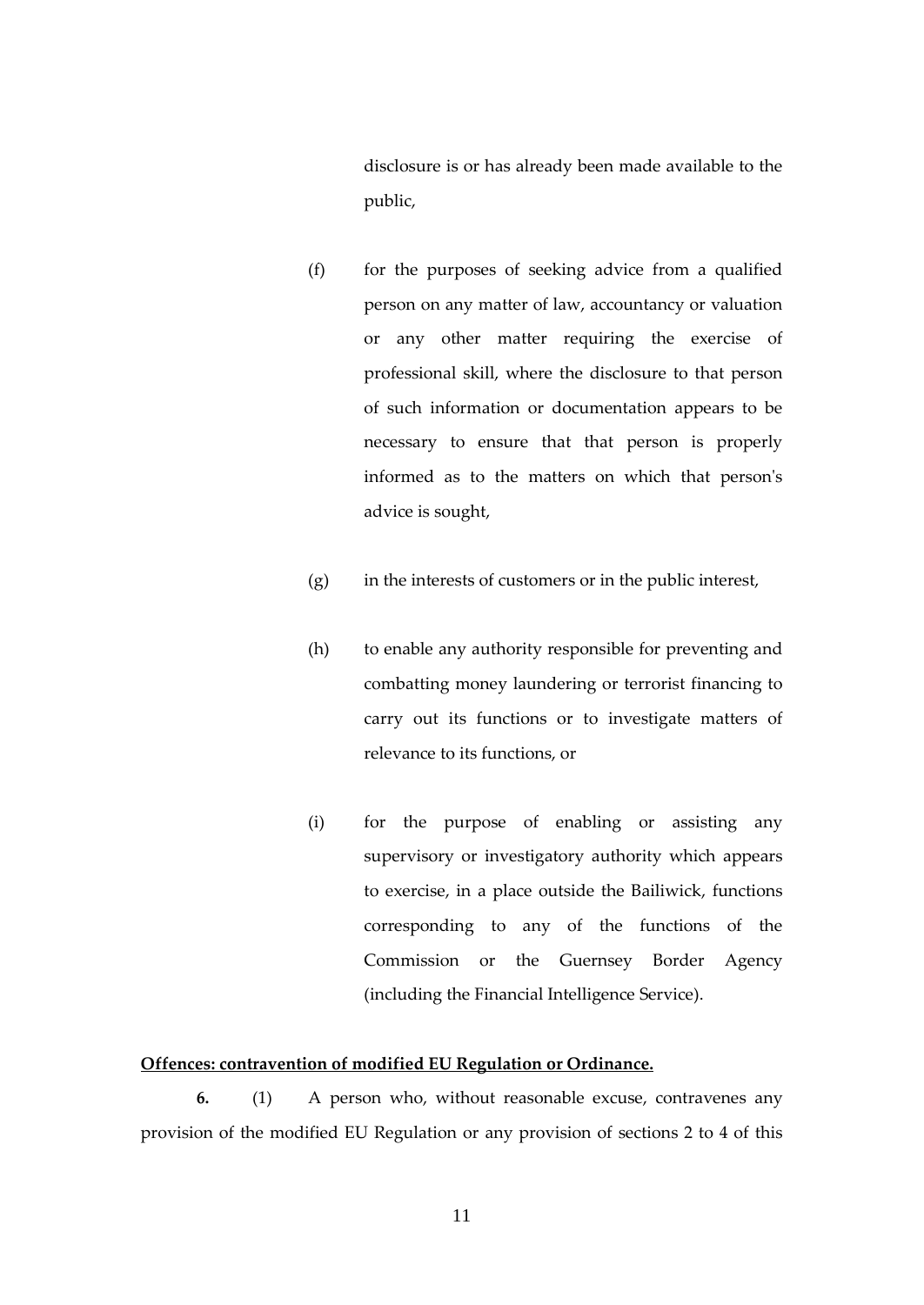Ordinance is guilty of an offence.

(2) A person who without reasonable excuse discloses any information or document, or who without reasonable excuse causes or permits the disclosure of any information or document, in contravention of section 5 of this Ordinance is guilty of an offence.

#### **Offences: obstruction and false information etc.**

**7.** (1) A person who in purported compliance with any provision of, or requirement under, the modified EU Regulation or this Ordinance -

- (a) makes a statement which that person knows or has reasonable cause to believe to be false, deceptive or misleading in a material particular,
- (b) recklessly makes a statement, dishonestly or otherwise, which is false, deceptive or misleading in a material particular,
- (c) produces or furnishes or causes or permits to be produced or furnished any information or document which that person knows or has reasonable cause to believe to be false, deceptive or misleading in a material particular, or
- (d) recklessly produces or furnishes or recklessly causes or permits to be produced or furnished, dishonestly or otherwise, any information or document which is false, deceptive or misleading in a material particular,

12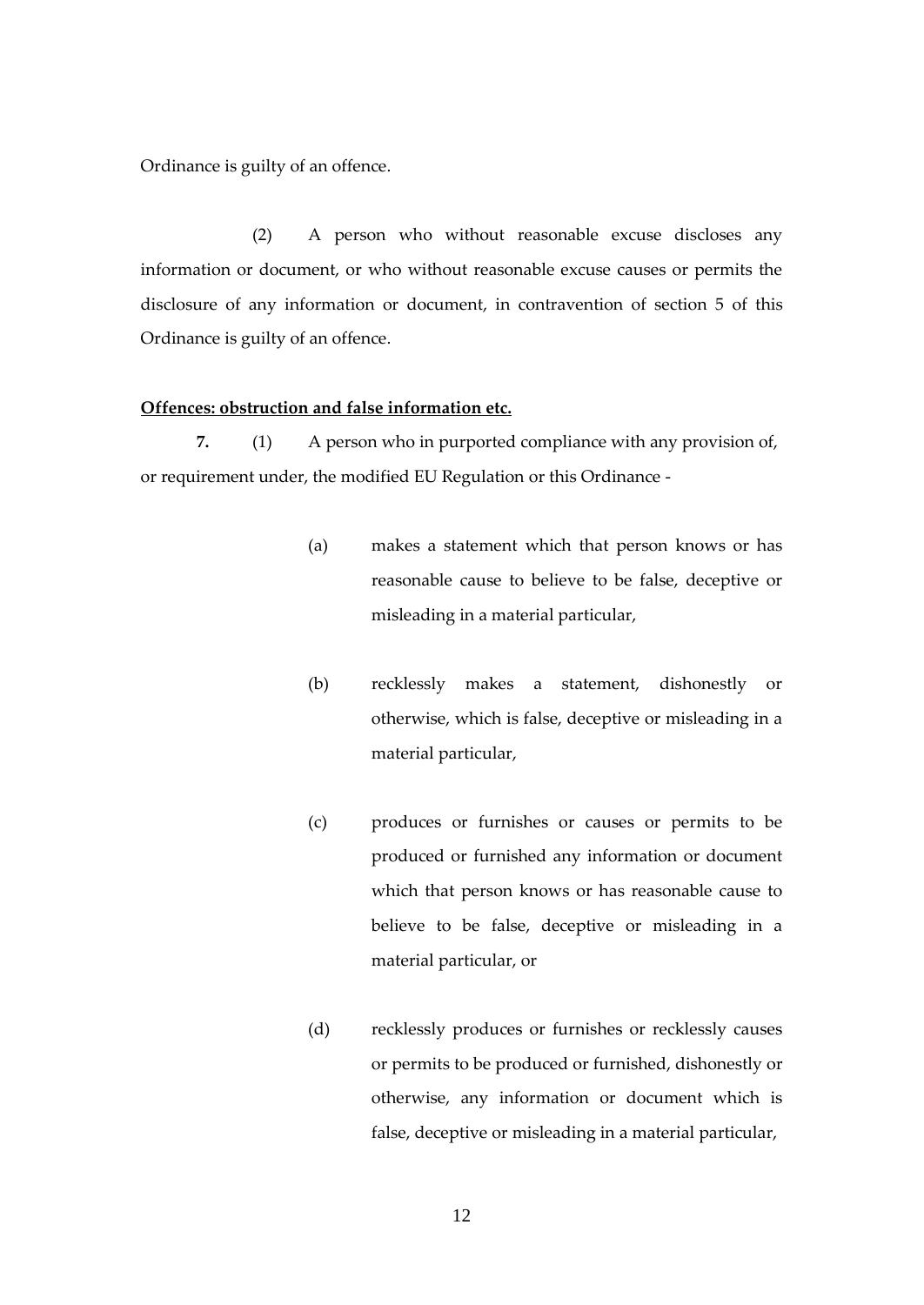is guilty of an offence.

(2) A person who with intent to evade any provision of, or requirement under, the modified EU Regulation or this Ordinance destroys, mutilates, defaces, secretes or removes any document is guilty of an offence.

(3) A person who without reasonable excuse, proof of which lies on that person, obstructs or fails to give all reasonable assistance to any person in the exercise or purported exercise of a function referred to in section 2 or under, or applied by, section 3 is guilty of an offence.

(4) A person who, without reasonable excuse, proof of which lies on that person, refuses or fails to comply with any requirement, request or warrant to provide information or documents referred to in section 2 or under, or applied by, section 3 is guilty of an offence.

## **Penalties.**

**8.** (1) A person guilty of an offence under section 6(1) or 7 of this Ordinance is liable –

- (a) on conviction on indictment, to imprisonment for a term not exceeding five years, or to a fine, or to both,
- (b) on summary conviction, to imprisonment for a term not exceeding six months, or to a fine not exceeding level 5 on the uniform scale of fines, or to both.
- (2) A person guilty of an offence under section 6(2) of this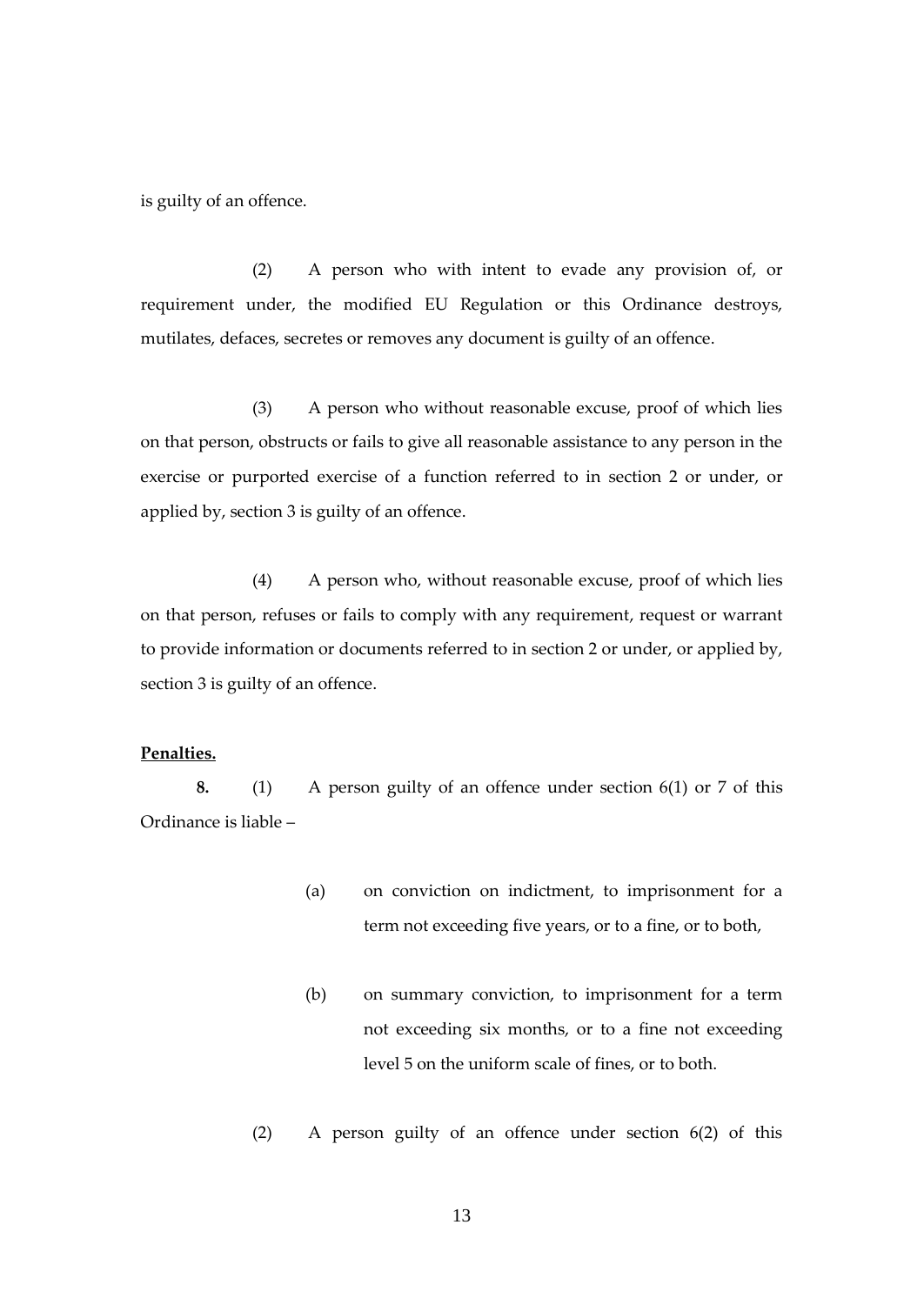Ordinance is liable –

- (a) on conviction on indictment, to imprisonment for a term not exceeding two years, or to a fine, or to both,
- (b) on summary conviction, to imprisonment for a term not exceeding three months, or to a fine not exceeding level 5 on the uniform scale of fines, or to both.

(3) The penalties stipulated by this Ordinance are applicable notwithstanding the provisions of section 13 of the Government of Alderney Law, 2004**<sup>j</sup>** .

## **Criminal liability of directors etc.**

**9.** (1) Where an offence under this Ordinance is committed by a body corporate, limited partnership with legal personality or foundation and is proved to have been committed with the consent or connivance of, or to be attributable to any neglect on the part of –

- (a) in the case of a body corporate, any director, controller, manager, secretary or other similar officer,
- (b) in the case of a limited partnership with legal personality, any general partner,
- (c) in the case of a foundation, any foundation official, or

**j** Order in Council No. III of 2005; as amended by No. XXII of 2010. There are other amendments not relevant to this enactment.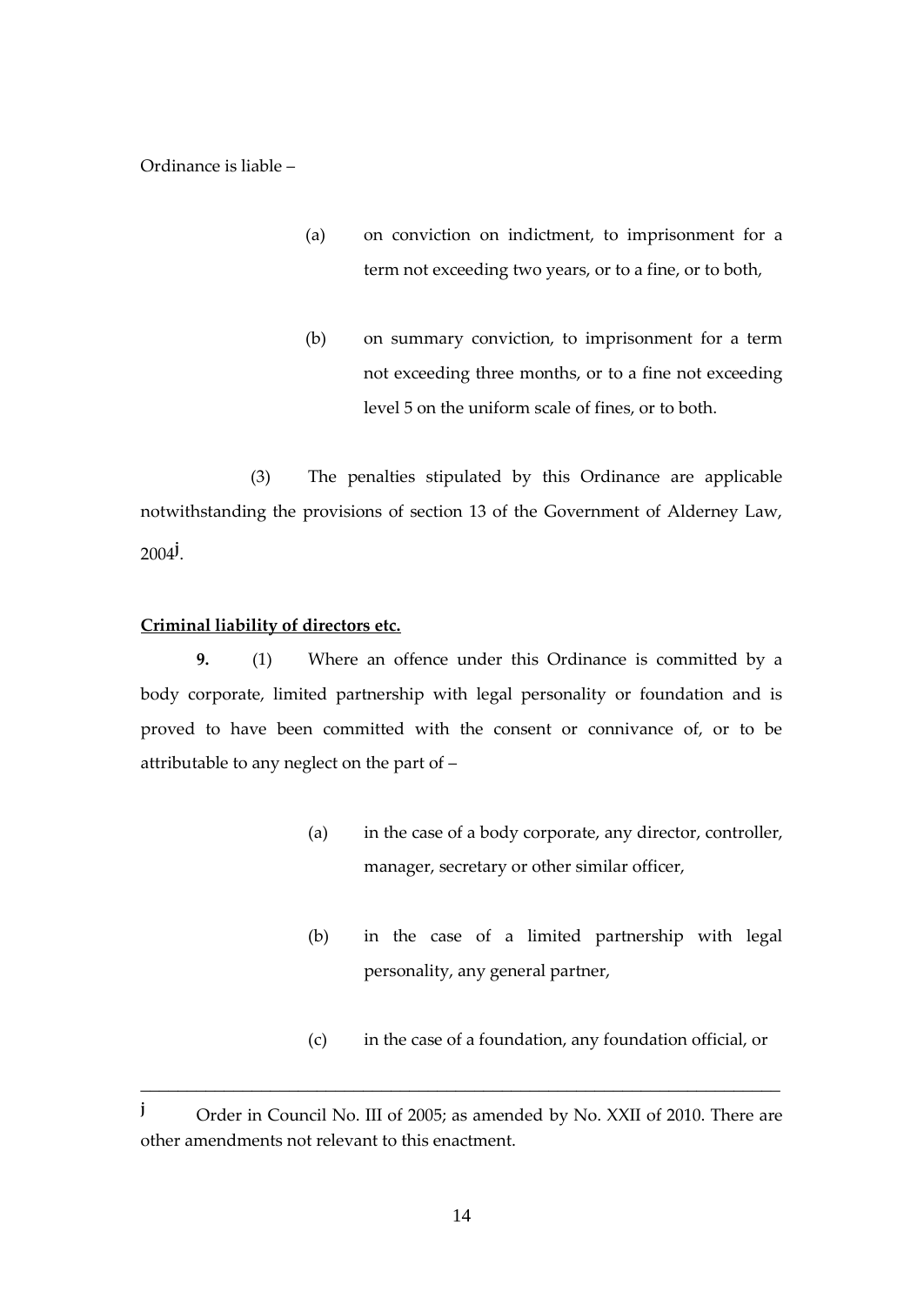(d) any person purporting to act in any capacity described in paragraphs (a) to (c),

that person as well as the body corporate, limited partnership or foundation is guilty of the offence and may be proceeded against and punished accordingly.

(2) Where the affairs of a body corporate are managed by its members, subsection (1) applies to a member in connection with the member's functions of management as if the member were a director.

(3) In this section and in section  $2(6)$  -

"**body corporate**" means a body of persons, of whatever description, incorporated with or without limited liability in any part of the world,

## "**foundation**" means -

- (a) a foundation created under the Foundations (Guernsey) Law, 2012**<sup>k</sup>** , or
- (b) an equivalent or similar body created or established under the law of another jurisdiction (however named),

## "**foundation official**" means -

**<sup>k</sup>** Order in Council No. I of 2013; amended by Ordinance No. IX of 2016.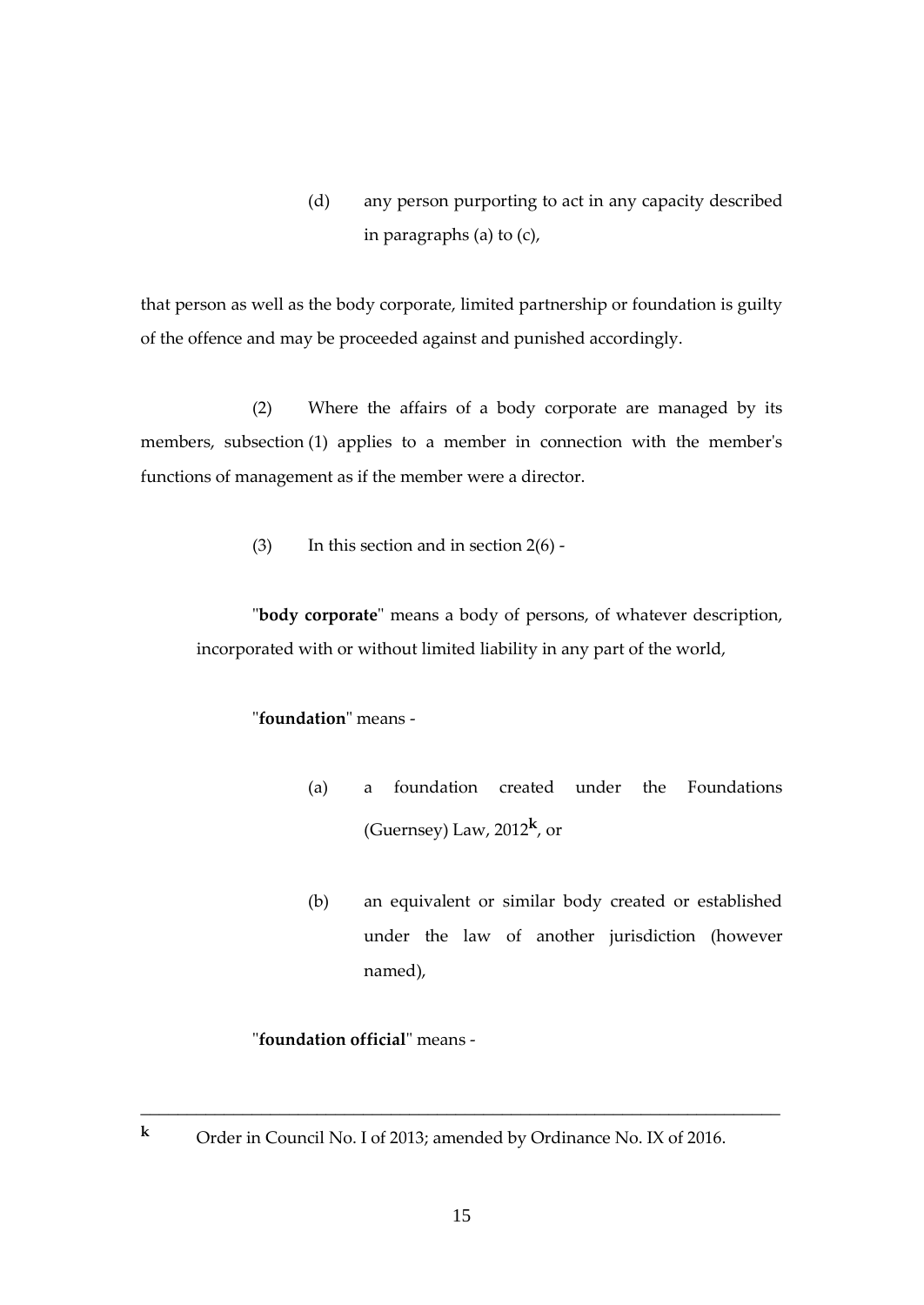- (a) in relation to a foundation created under the Foundations (Guernsey) Law, 2012, a foundation official within the meaning of that Law, and
- (b) in relation to an equivalent or similar body created or established under the law of another jurisdiction, a person with functions corresponding to those of a foundation official described in paragraph (a) of this definition, and

## "**general partner**" means –

- (a) in relation to a limited partnership falling within paragraph (a) of the definition in this section of "**limited partnership**", a general partner within the meaning of the Limited Partnerships (Guernsey) Law, 1995**<sup>l</sup>** , and
- (b) in relation to a limited partnership falling within paragraph (b) of the definition in this section of "**limited partnership**", a person whose liability for, and functions in relation to, the partnership correspond to that of a general partner described in paragraph (a) of this definition.

(4) In this section and in section 10 "**limited partnership**" means -

**<sup>l</sup>** Ordres en Conseil Vol. XXXVI, p. 264; amended by Vol. XXXVI, p. 571; Order in Council No. IV of 2001; No. X of 2007; No. VIII of 2008; Ordinance No. XXXIII of 2003; No. IX of 2016; G.S.I. No. 89 of 2008; and G.S.I. N0. 51 of 2016.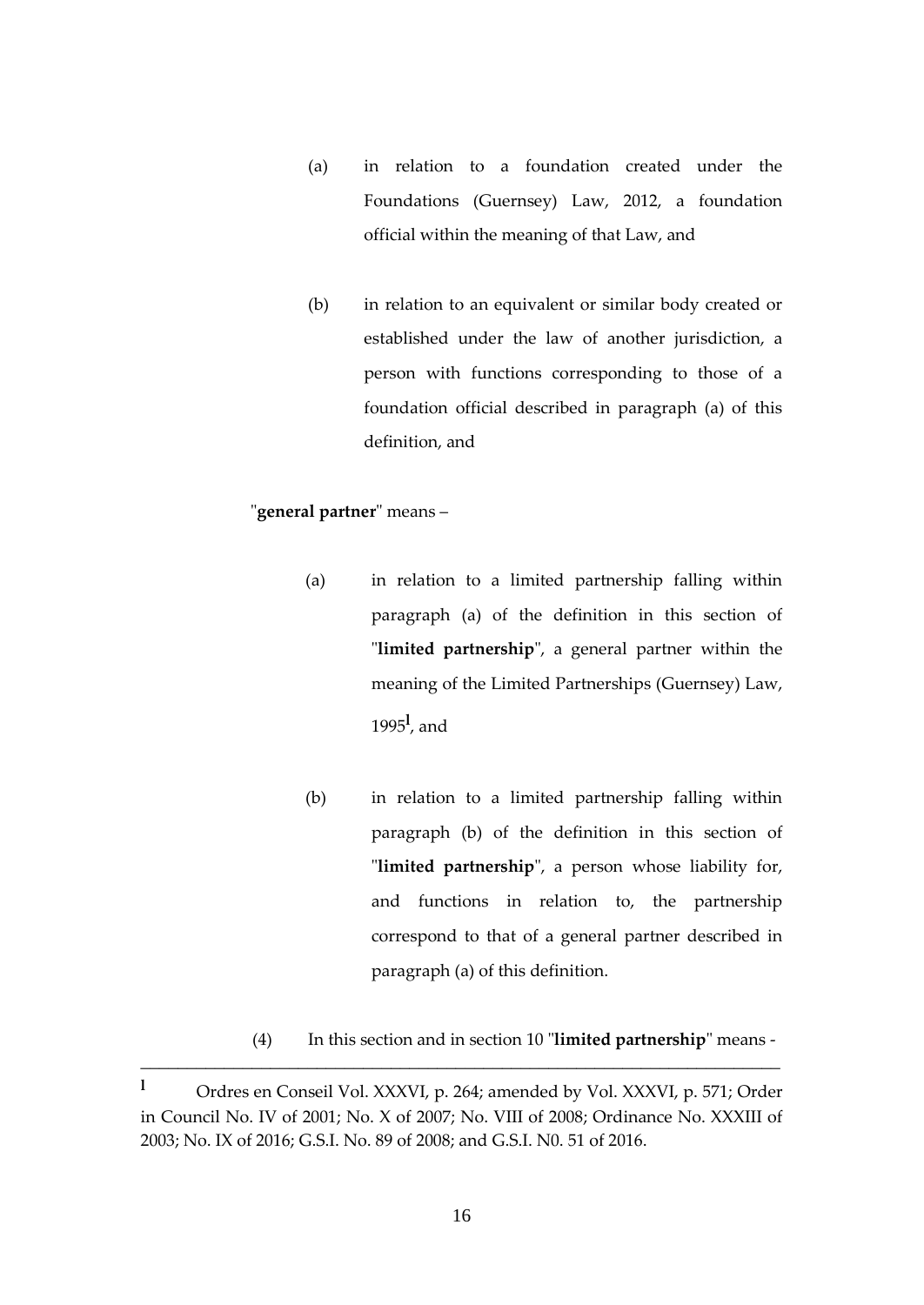- (a) an arrangement which is registered as a limited partnership, and in respect of which there is a valid certificate of registration, under the Limited Partnerships (Guernsey) Law, 1995, or
- (b) an arrangement entered into under the laws of a jurisdiction outside Guernsey between two or more persons, under which-
	- (i) one or more of them is, or are jointly and severally, liable without limitation for all debts and obligations to third parties incurred pursuant to the arrangement, and
	- (ii) the others have, by whatever means, contributed or agreed to contribute specified amounts pursuant to the arrangement and are not liable for those debts and obligations (unless they participate in controlling the business or are otherwise subjected to a greater liability by those laws in specified circumstances) beyond the amount contributed or agreed to be contributed,

whether with or without legal personality.

#### **Criminal proceedings against unincorporated bodies.**

**10.** (1) Where an offence under this Ordinance is committed by an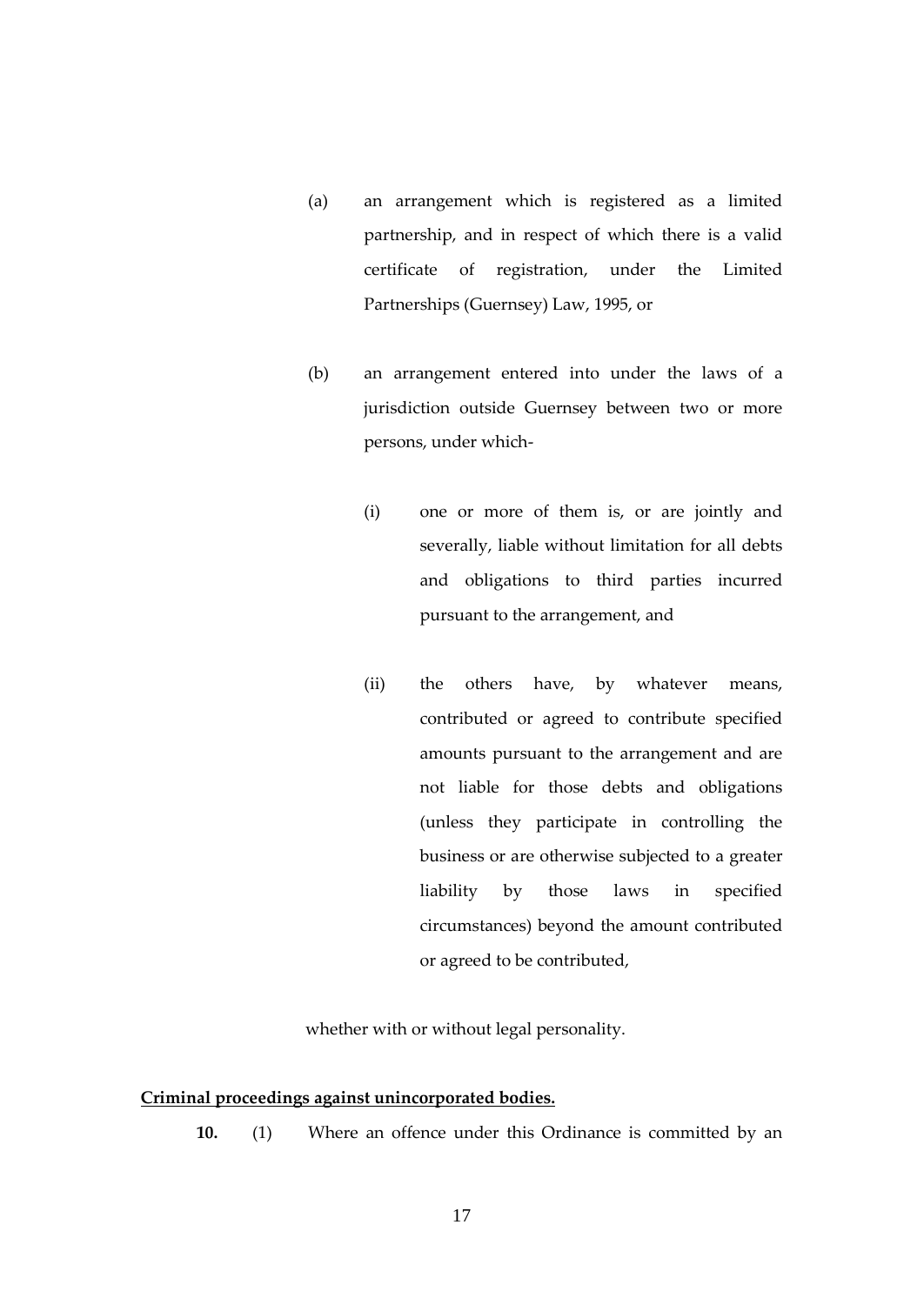unincorporated body and is proved to have been committed with the consent or connivance of, or to be attributable to any neglect on the part of -

- (a) in the case of a partnership (not being a limited partnership with legal personality or a limited liability partnership), any partner,
- (b) in the case of any other unincorporated body, any officer of that body who is bound to fulfil any duty of which the offence is a breach or, if there is no such officer, any member of the committee or other similar governing body, or
- (c) any person purporting to act in any capacity described in paragraph (a) or (b),

that person as well as the unincorporated body is guilty of the offence and may be proceeded against and punished accordingly.

(2) Where an offence under this Ordinance is alleged to have been committed by an unincorporated body, proceedings for the offence must, without prejudice to subsection (1), be brought in the name of the body and not in the name of any of its members.

(3) A fine imposed on an unincorporated body on its conviction for an offence under this Ordinance must be paid from the funds of the body.

(4) In this section "**limited liability partnership**" means -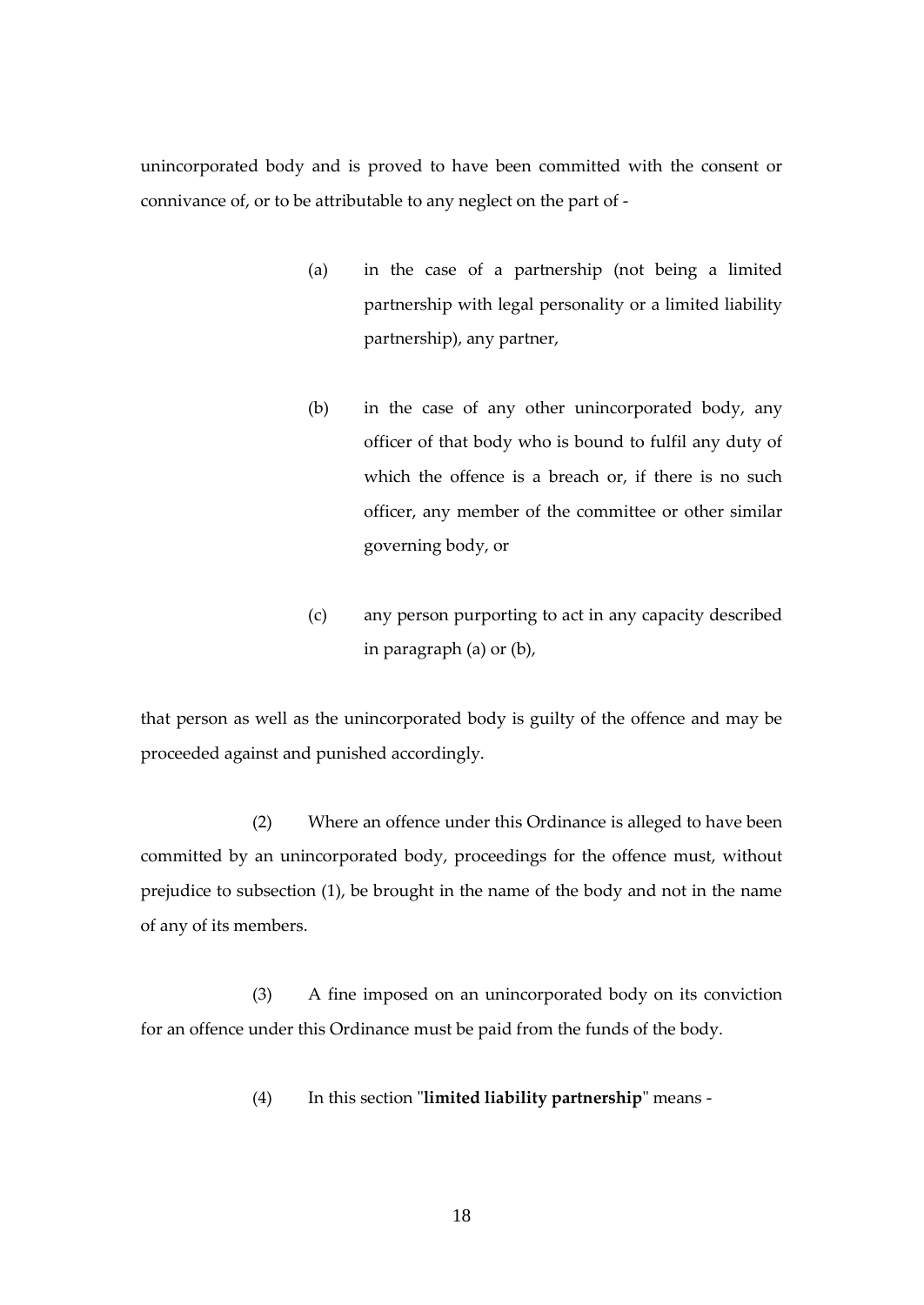- (a) a limited liability partnership formed in Guernsey under the Limited Liability Partnerships (Guernsey) Law, 2013**m**, or
- (b) an entity formed under the laws of a jurisdiction outside Guernsey, being an entity corresponding to a limited liability partnership described in paragraph (a).

#### **Power for Commission to make rules, instructions and guidance.**

**11.** (1) The Commission may make rules, instructions and guidance for the purposes of this Ordinance and the modified EU Regulation.

(2) Any court shall take the rules, instructions and guidance into account in determining whether or not any person has complied with this Ordinance and the modified EU Regulation.

#### **Rules, instructions and guidance.**

**12**. (1) Any, rules, instructions or guidance under this Ordinance -

- (a) may be amended or repealed by subsequent rules, instructions or guidance, as the case may be, and
- (b) may contain consequential, incidental, supplemental and transitional provisions.
- (2) Any power conferred by this Ordinance to make rules,

**m** Order in Council No. VI of 2014; amended by Ordinance No. XII of 2015; and No. IX of 2016.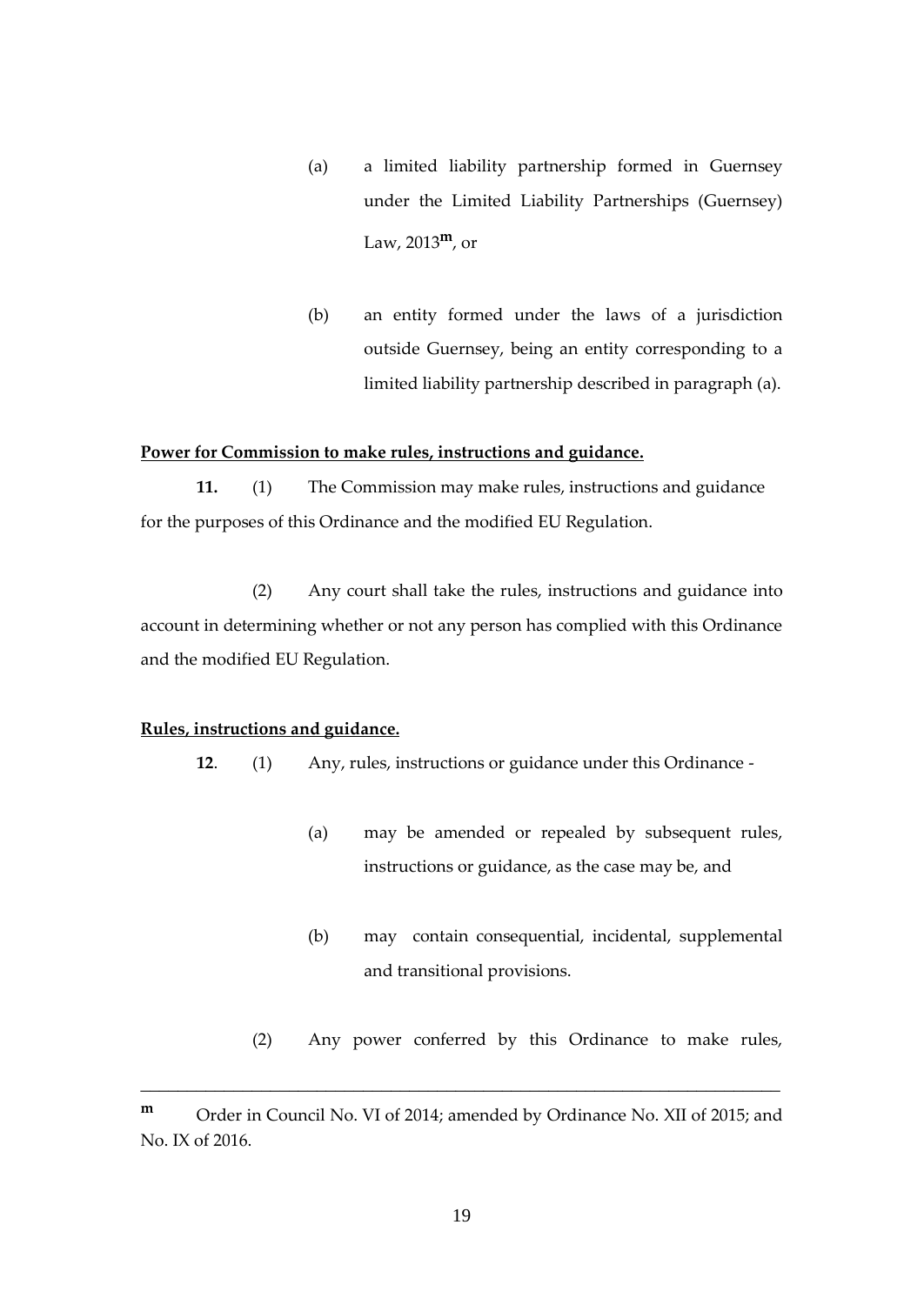instructions or guidance may be exercised -

- (a) in relation to all cases to which the power extends, or in relation to all those cases subject to specified exceptions, or in relation to any specified cases or classes of cases, and
- (b) so as to make, as respects the cases in relation to which it is exercised -
	- (i) the full provision to which the power extends, or any lesser provision (whether by way of exception or otherwise),
	- (ii) the same provision for all cases, or different provision for different cases or classes of cases, or different provision for the same case or class of case for different purposes, and
	- (iii) any such provision either unconditionally or subject to any conditions specified in the Regulations, order, rules, instructions or guidance.

## **Interpretation.**

**13.** (1) In this Ordinance, except where the context requires otherwise-

"**advocate**" means an advocate of the Royal Court of Guernsey,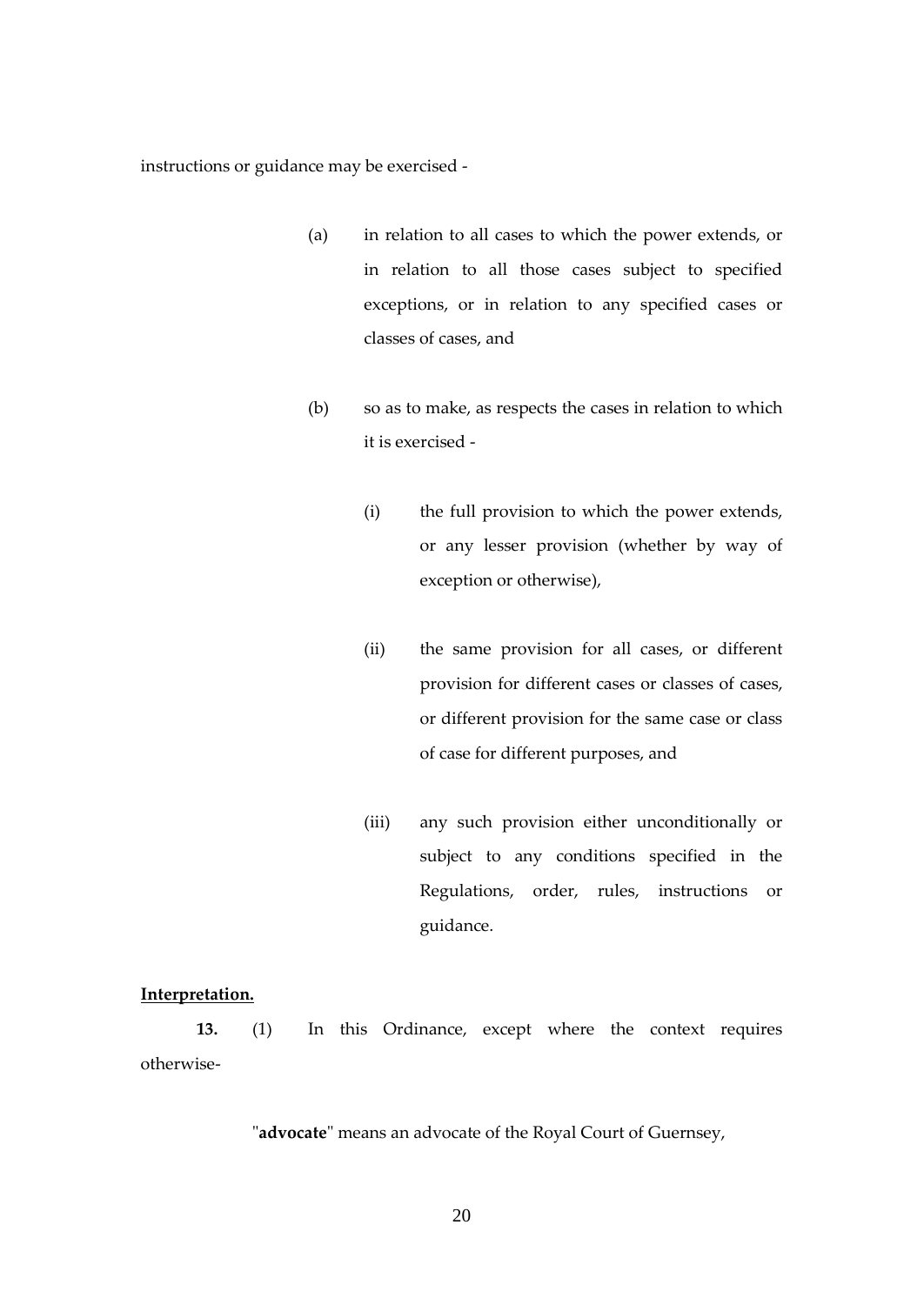"**the Banking Law**" means the Banking Supervision (Bailiwick of Guernsey) Law, 1994**<sup>n</sup>** ,

"**British Islands**" means the United Kingdom, the Channel Islands and the Isle of Man,

**"the Commission"** means the Guernsey Financial Services Commission established by the Financial Services Commission (Bailiwick of Guernsey) Law, 1987**<sup>o</sup>** ,

"**Committee of the States of Alderney**" includes any council, department, board or authority (however called) thereof,

"**the Disclosure Law**" means the Disclosure (Bailiwick of Guernsey) Law, 2007**<sup>p</sup>** ,

"**document**" includes information recorded in any form (including,

**n** Ordres en Conseil Vol. XXXV(1), p. 271; amended by Order in Council Nos. XVII and XXI of 2002; No. XVI of 2003; No. XVI of 2008; No. IV of 2009; No. XIII of 2010; No. XXI of 2010; Ordinance No. XXXIII of 2003; Nos. XII, XX and XXXIX of 2015; Nos. II and IX of 2016; and G.S.I. No. 1 of 2008; G.S.I. No's. 35 and 83 of 2010.

**<sup>o</sup>** Ordres en Conseil Vol. XXX, p. 243; amended by Orders in Council No. XXXI, p. 278; No. XX of 1991; No. XIII of 1994; No. II of 1997; Nos. XVII and XXI of 2002; Nos. III and XXII of 2003; Nos. XIX, XXIII and XXIV of 2008; No. XIX of 2010; No. III of 2013; No. I of 2015; Ordinance No. XXXIII of 2003; No. XXXIV of 2005; Nos. XII, XX and XXXIX of 2015; Nos. II, IX and XXII of 2016; and G.S.I. No. 29 of 2009.

**P** Order in Council No. XVI of 2007; amended by Ordinance No. XXXIX of 2008; No. VII of 2009; No. XIV of 2010; No. XIX of 2010; No. XXXVII of 2010; No. XVI of 2014; No. LIII of 2014; No. XXXIX of 2015; and No. IX of 2016.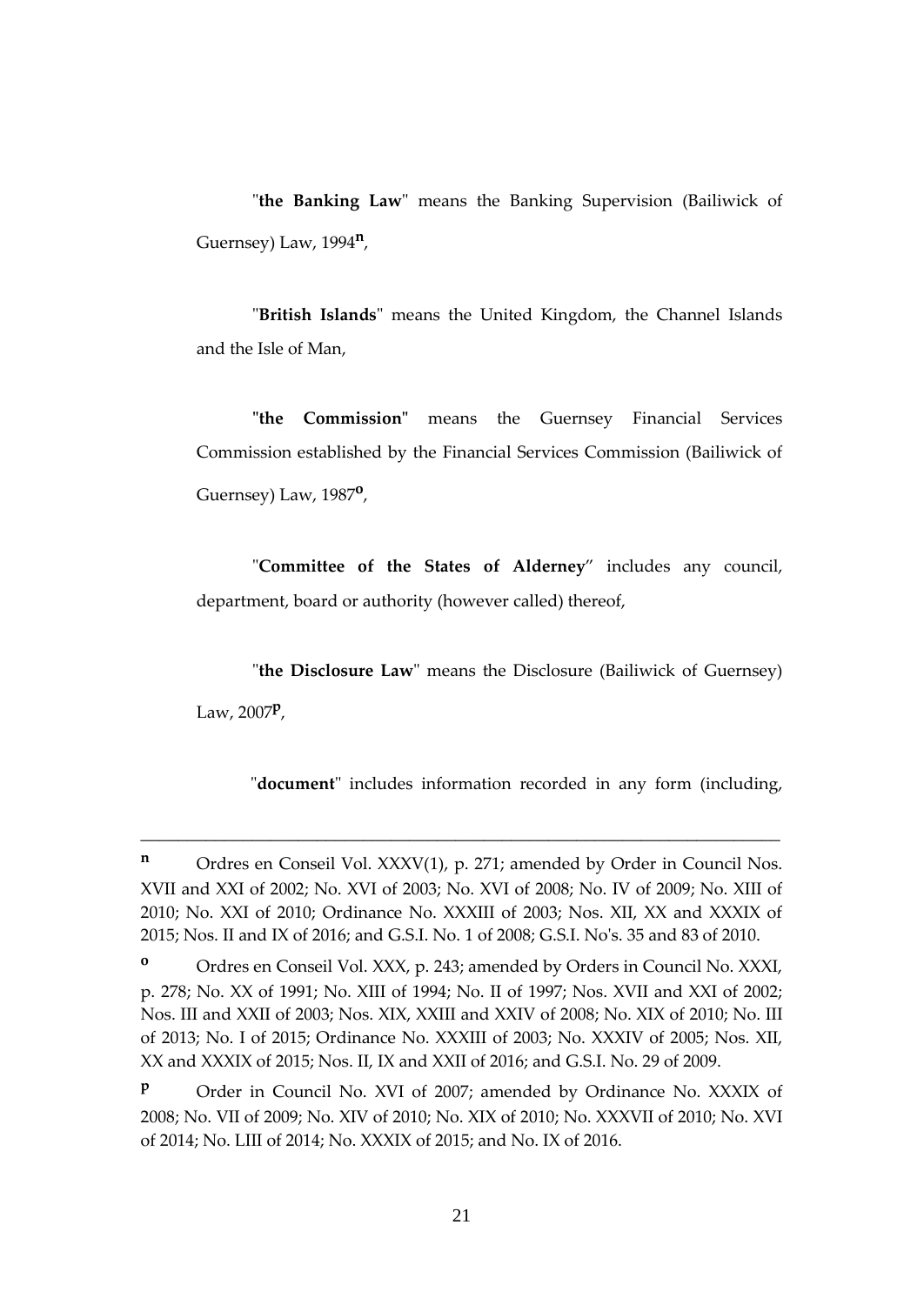without limitation, in electronic form),

"**enactment**" includes a Law, an Ordinance and any subordinate legislation and includes any provision or portion of a Law, an Ordinance or any subordinate legislation,

"**the EU Regulation**" means Council Regulation (EU) No. 2015/847 of the European Parliament and of the Council of 20 May 2015 on information accompanying transfers of funds,

"**the Financial Intelligence Service**" means the division of the Guernsey Border Agency, comprising those police officers and other persons assigned to the division for the purpose of the receipt, analysis and dissemination within the Bailiwick, and elsewhere, of disclosures under Part I of the Disclosure Law and Part III of the Terrorism Law, which are more commonly known or referred to as suspicious transaction reports or suspicious activity reports,

**"the Guernsey Border Agency"** means the organisation also known or referred to as "the Customs and Excise and Immigration and Nationality Service" including –

- (a) its Chief Officer and any officer acting by or under the authority of the Chief Officer, and
- (b) any other individual working, including on a temporary basis, for such organisation whether under a contract of employment, a contract for services or otherwise,

22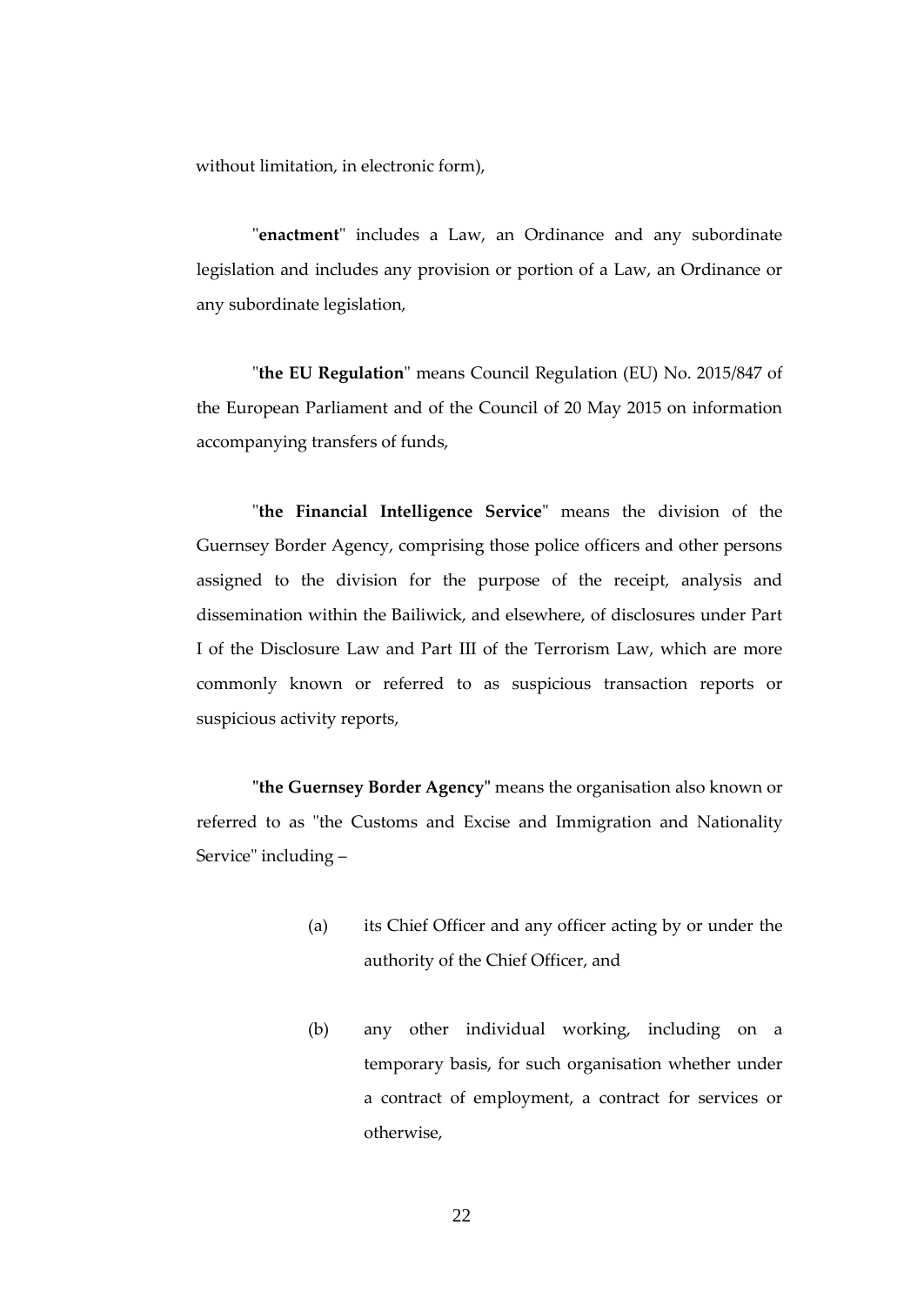"**the modified EU Regulation**" means the EU Regulation as modified by section 1,

"**the Proceeds of Crime Law**" means the Criminal Justice (Proceeds of Crime) (Bailiwick of Guernsey) Law, 1999**<sup>q</sup>** ,

"**subordinate legislation**" means any regulation, rule, order, rule of court, resolution, scheme, byelaw or other instrument made under any statutory, customary or inherent power and having legislative effect, but does not include an Ordinance,

"**the Terrorism Law**" means the Terrorism and Crime (Bailiwick of Guernsey) Law, 2002**<sup>r</sup>** ,

"**the uniform scale of fines**" means the scale of fines from time to time

**<sup>q</sup>** Order in Council No. VIII of 1999; amended by Order in Council No. I of 2000; No. II of 2005; No. XV of 2007; No. XIII of 2010; No. XI of 2011; Recueil d'Ordonnances Tome XXVIII, p. 266; Ordinance No. XII of 2002; No. XXXIII of 2003; No. XLVII of 2007; No. XXXVII of 2008; Nos. XVI and XXXIV of 2010; No. XVII of 2014; No. IX of 2016; G.S.I. No. 56 of 1999; G.S.I. Nos. 4 and 27 of 2002; G.S.I. No. 33 of 2007; G.S.I. Nos. 48 and 73 of 2008; G.S.I. No. 12 of 2010; G.S.I. No. 14 of 2013; and G.S.I. No. 45 of 2016.

**<sup>r</sup>** Order in Council No. XVI of 2002; amended by Order in Council No. VII of 2005; No. XIII of 2006; No. XIII of 2010; No. XI of 2011 and No. XIV of 2012; Ordinance No. XXXIII of 2003; No. XLVI of 2007; Nos. XIII, XX and XXXVII of 2010; No. XXIX of 2014; No. LIV of 2014; No. IX of 2016; G.S.I. No. 16 of 2003; No. 41 of 2005; and G.S.I. No. 5 of 2017.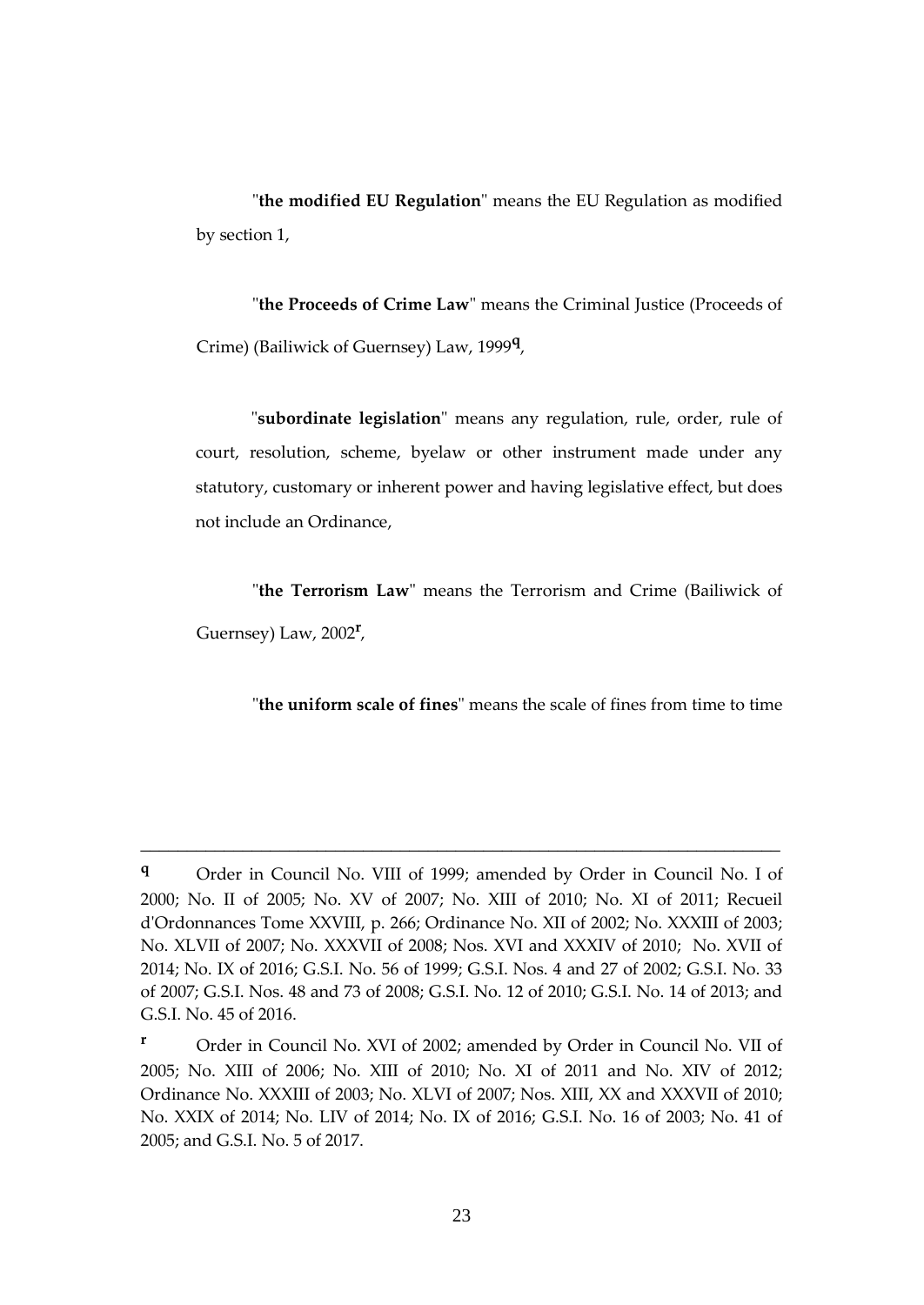in force under the Uniform Scale of Fines (Bailiwick of Guernsey) Law, 1989**<sup>s</sup>** ,

and other terms used in this Ordinance shall have the same meaning as in the modified EU Regulation.

(2) A reference in this Ordinance to an enactment or to a Community provision within the meaning of section 3(1) of the European Communities (Implementation) (Bailiwick of Guernsey) Law, 1994 (including the EU Regulation) is a reference thereto as from time to time amended, repealed and reenacted (in either case, with or without modification), extended or applied.

(3) For the purposes of this Ordinance references to Euros shall be converted to pounds sterling or any other relevant currency at the relevant rate of conversion from time to time published in the "C" Series of the Official Journal of the European Communities.

(4) The Interpretation (Guernsey) Law, 1948**<sup>t</sup>** applies to the interpretation of this Ordinance.

#### **Consequential amendments.**

**14.** (1) In each of the enactments set out in the Second Schedule to this Ordinance, for every reference to "Transfer of Funds (Alderney) Ordinance, 2007" substitute "Transfer of Funds (Alderney) Ordinance, 2017".

**<sup>s</sup>** Ordres en Conseil Vol. XXXI, p. 278; amended by Order in Council No. XVIII of 2009; Recueil d'Ordonnances Tome XXV, p. 344; Tome XXVIII, p. 89; Ordinance No. XXIX of 2006; and No. XXIX of 2013.

**<sup>t</sup>** Ordres en Conseil Vol. XIII, p. 355.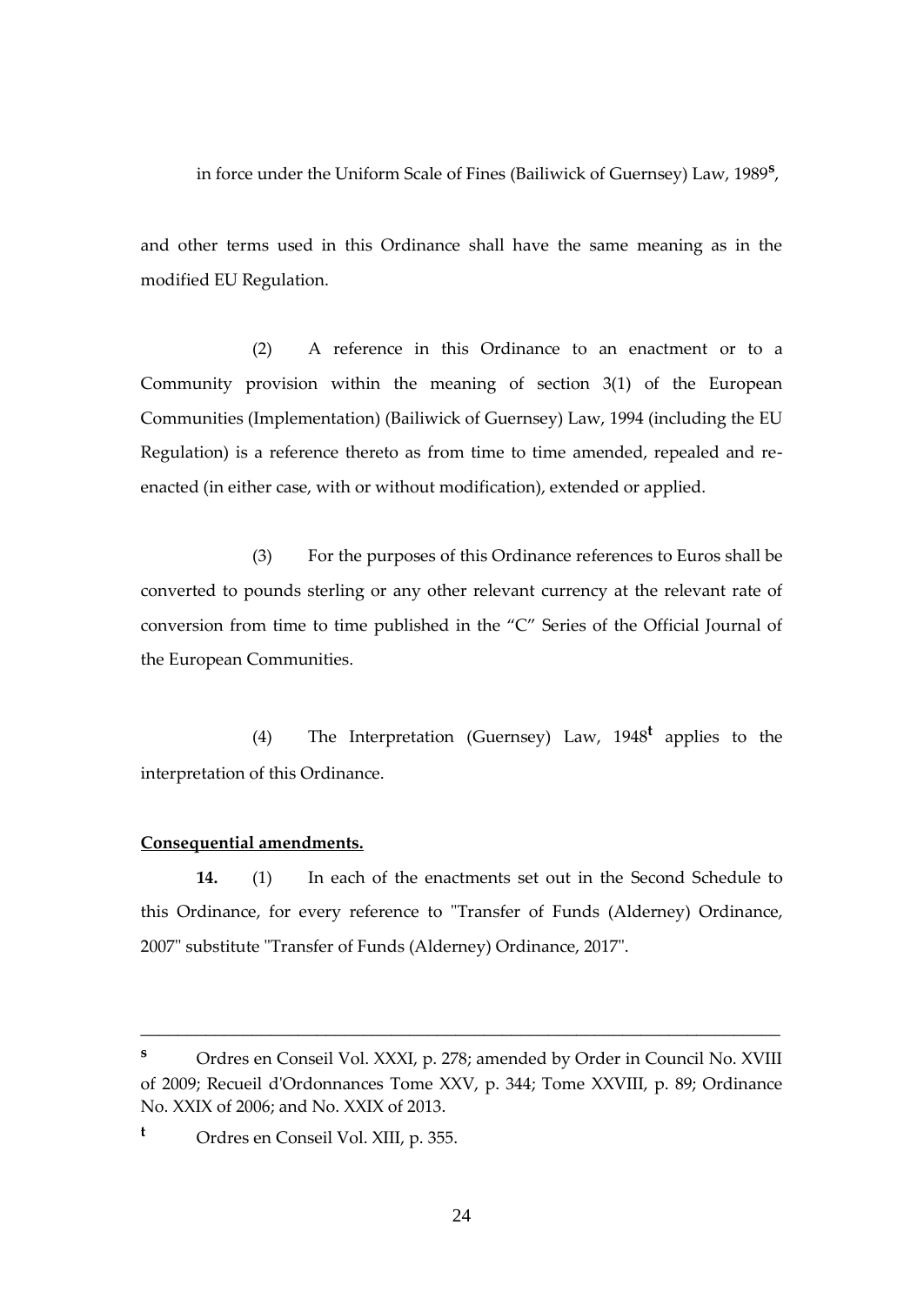(2) For the avoidance of doubt, this section does not constitute a contrary intention to section 19(1) of the Interpretation (Guernsey) Law, 1948, as that Law applies to the interpretation of this Ordinance.

## **Repeals.**

**15**. The Transfer of Funds (Alderney) Ordinance, 2007**<sup>u</sup>** is repealed.

## **Extent.**

**16.** This Ordinance has effect in the Island of Alderney.

## **Citation.**

**17.** This Ordinance may be cited as the Transfer of Funds (Alderney) Ordinance, 2017.

#### **Commencement.**

**18.** This Ordinance shall come into force on the 26<sup>th</sup> June 2017.

**<sup>u</sup>** Alderney Ordinance No. VI of 2007; amended by Order in Council No. XI of 2011; Alderney Ordinance No. VI of 2010.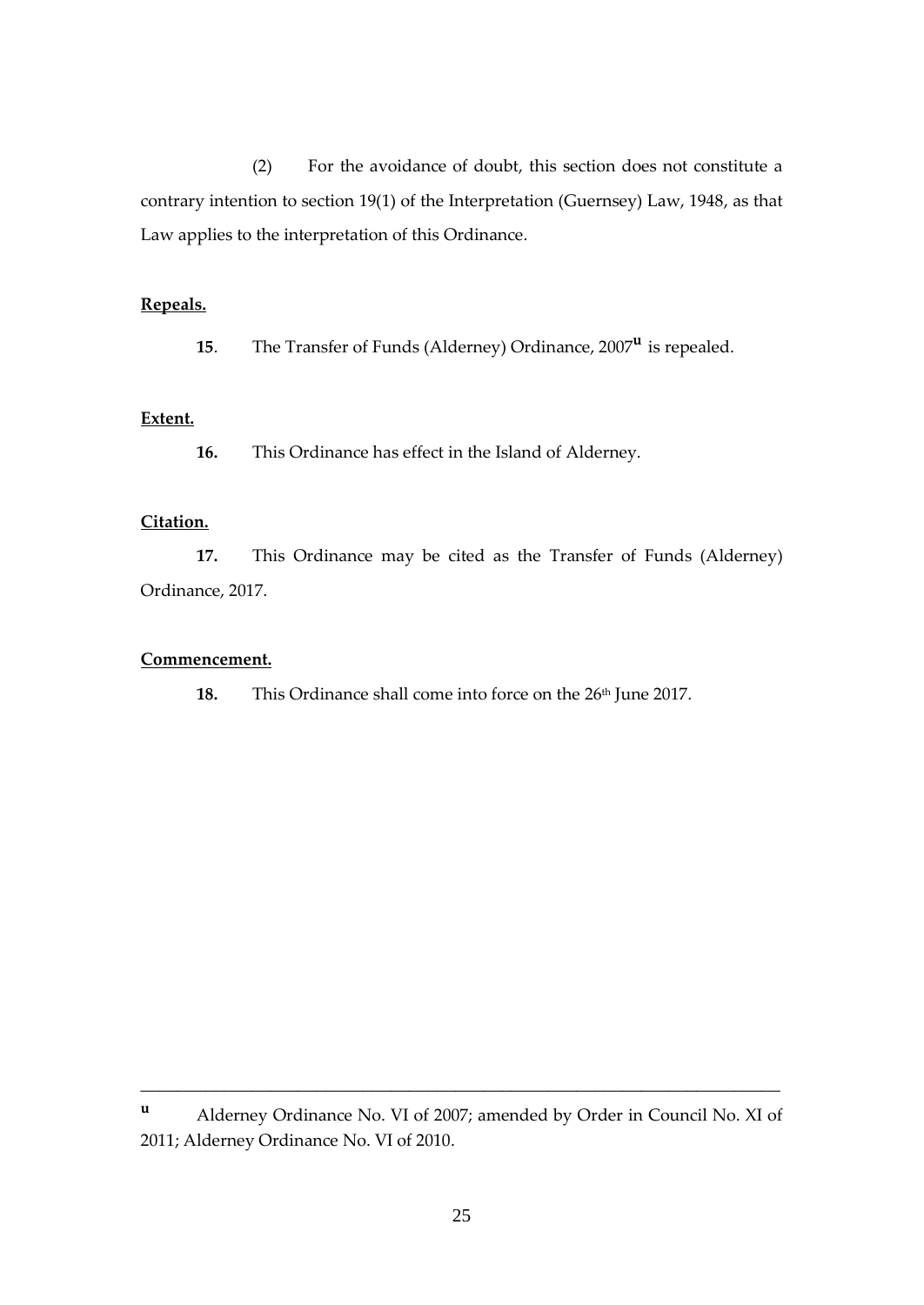#### FIRST SCHEDULE

#### Section 1

## MODIFICATIONS, EXCEPTIONS AND ADAPTATIONS TO THE EU REGULATION

#### PART I

#### GENERAL MODIFICATIONS

## **General modifications.**

**1.** The following general modifications apply throughout the EU Regulation, unless the context requires otherwise, subject to the following provisions of this Schedule –

- (a) a reference to the competent authority or competent authorities shall be construed so as to include –
	- (i) the Commission in articles  $8(2)$ ,  $12(2)$ ,  $21$  and  $22$ , and
	- (ii) the Commission and the Guernsey Border Agency (including the Financial Intelligence Service) in article 17(4),
- (b) a reference to a Member State shall be construed so as to include -
	- (i) Alderney, in articles 14, 17, 21 and 22, and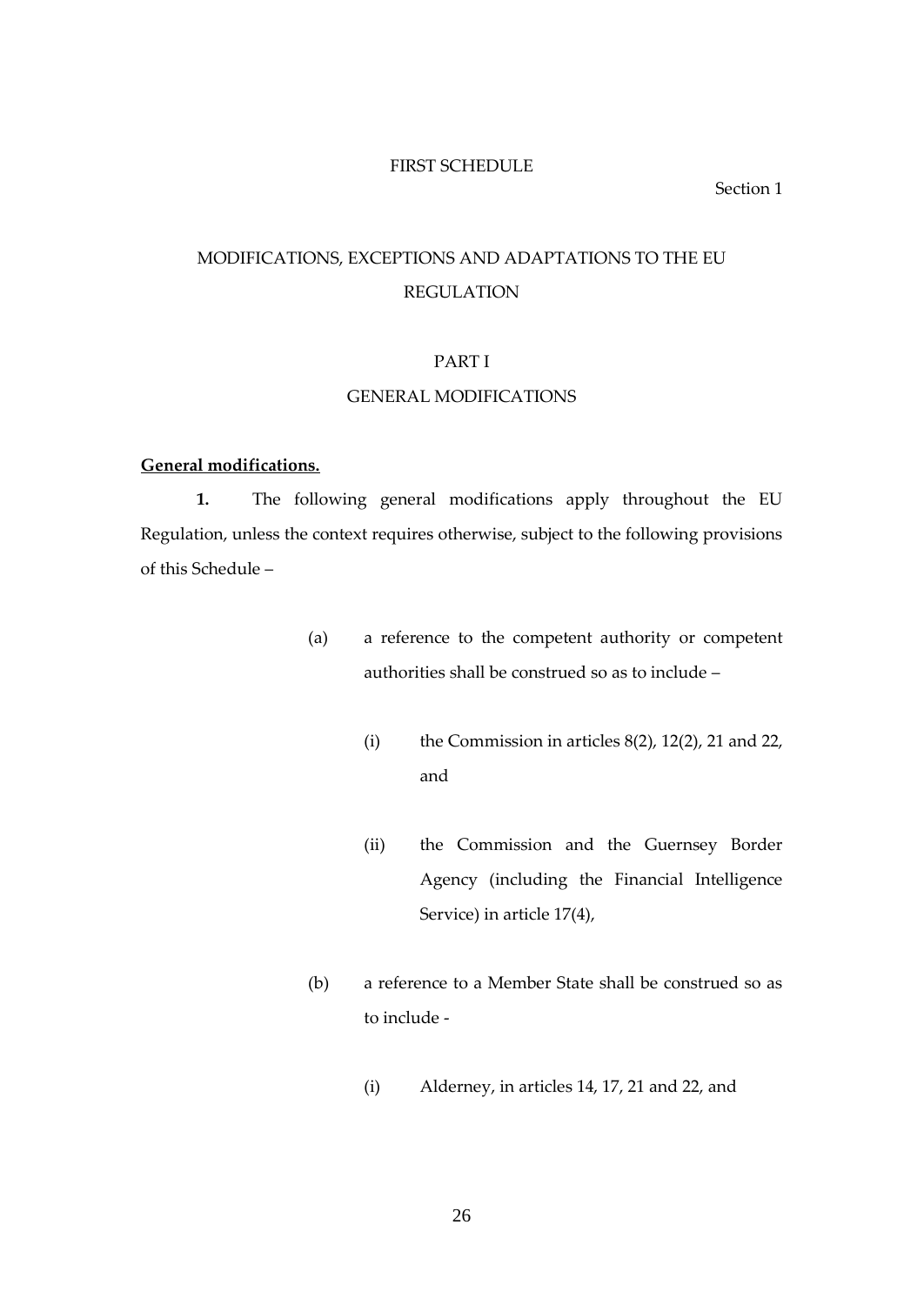- (ii) the British Islands, in article 2,
- (c) a reference to the Union shall be construed so as to mean –
	- (i) Alderney, in articles 1 and 2, and
	- (ii) the British Islands, in articles 5, 6, 7 and 11.

## **General disapplications.**

**2.** The following provisions of the EU Regulation do not apply in Alderney –

- (a) Article 18 (Specific provisions), Article 19 (Publication of sanctions and measures), and Article 20 (Application of sanctions and measures by the competent authorities),
- (b) Chapter V (Implementing Powers),
- (c) Chapter VI (Derogations),
- (d) Chapter VII (Final Provisions), and
- (e) the statement of application and effect which appears after Article 27.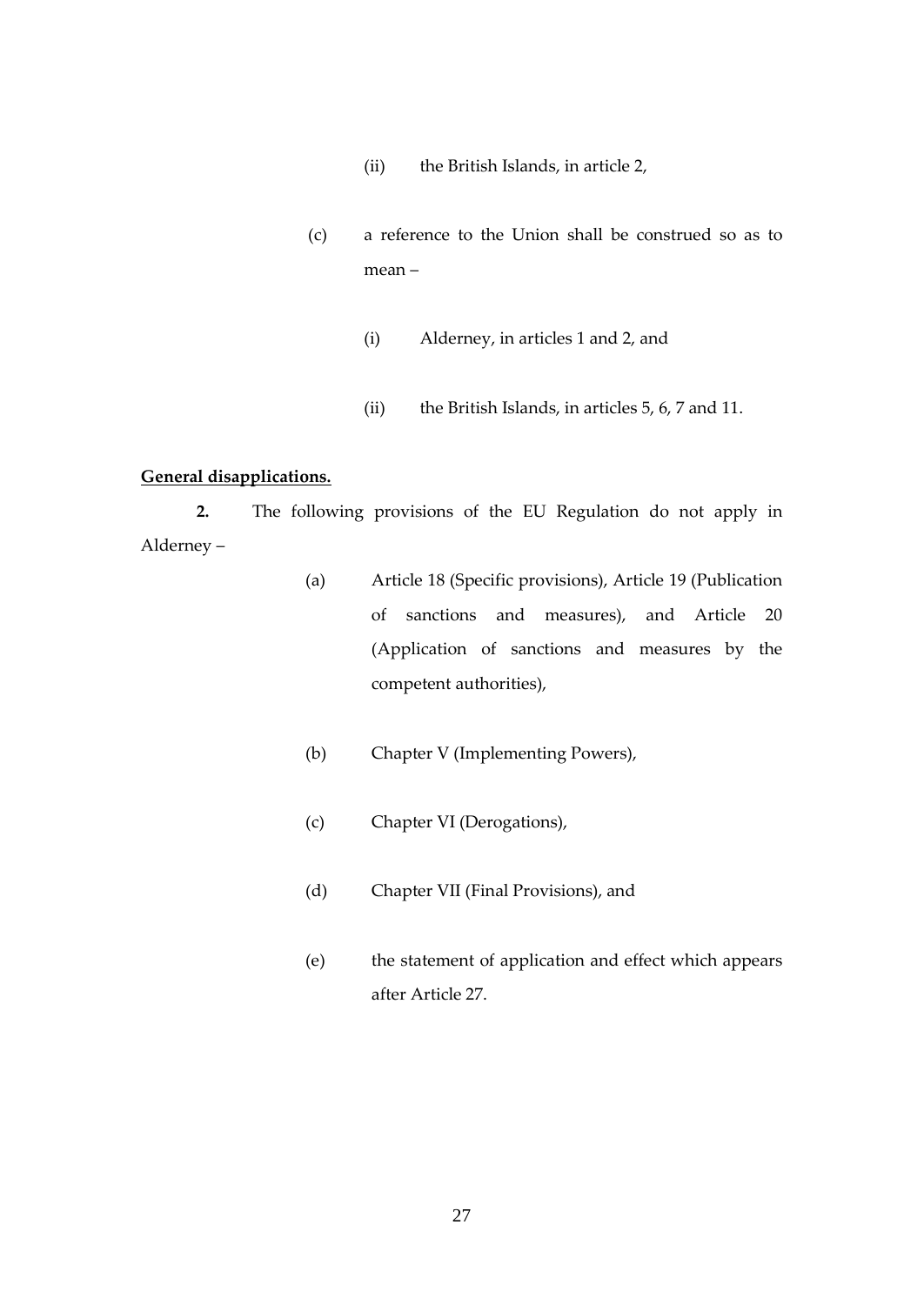#### PART II

## MODIFICATIONS OF PARTICULAR PROVISIONS

#### **Modifications of particular provisions.**

**3.** In its application to Alderney the provisions of the EU Regulation are further modified as set out in the following provisions of this Schedule.

## **Article 2: Scope.**

- **4.** In Article 2 (scope)
	- (a) in paragraph (4)(b), a reference to a public authority shall be construed as to include any Committee of the States of Alderney, and
	- (b) paragraph (5) is omitted.

## **Article 3: Definitions.**

- **5.** In Article 3 (definitions)
	- (a) in the definition of "terrorist financing" in Article 3(1) for "Article 1(5) of Directive (EU) 2015/849" substitute "section 79(1) of the Terrorism Law",
	- (b) in the definition of "money laundering" in Article 3(2) for "Article 1(3) and (4) of Directive (EU) 2015/849" substitute "section 17(1) of the Disclosure Law",
	- (c) in the definition of "payer" in Article 3(3) before the word "person" insert "natural or legal",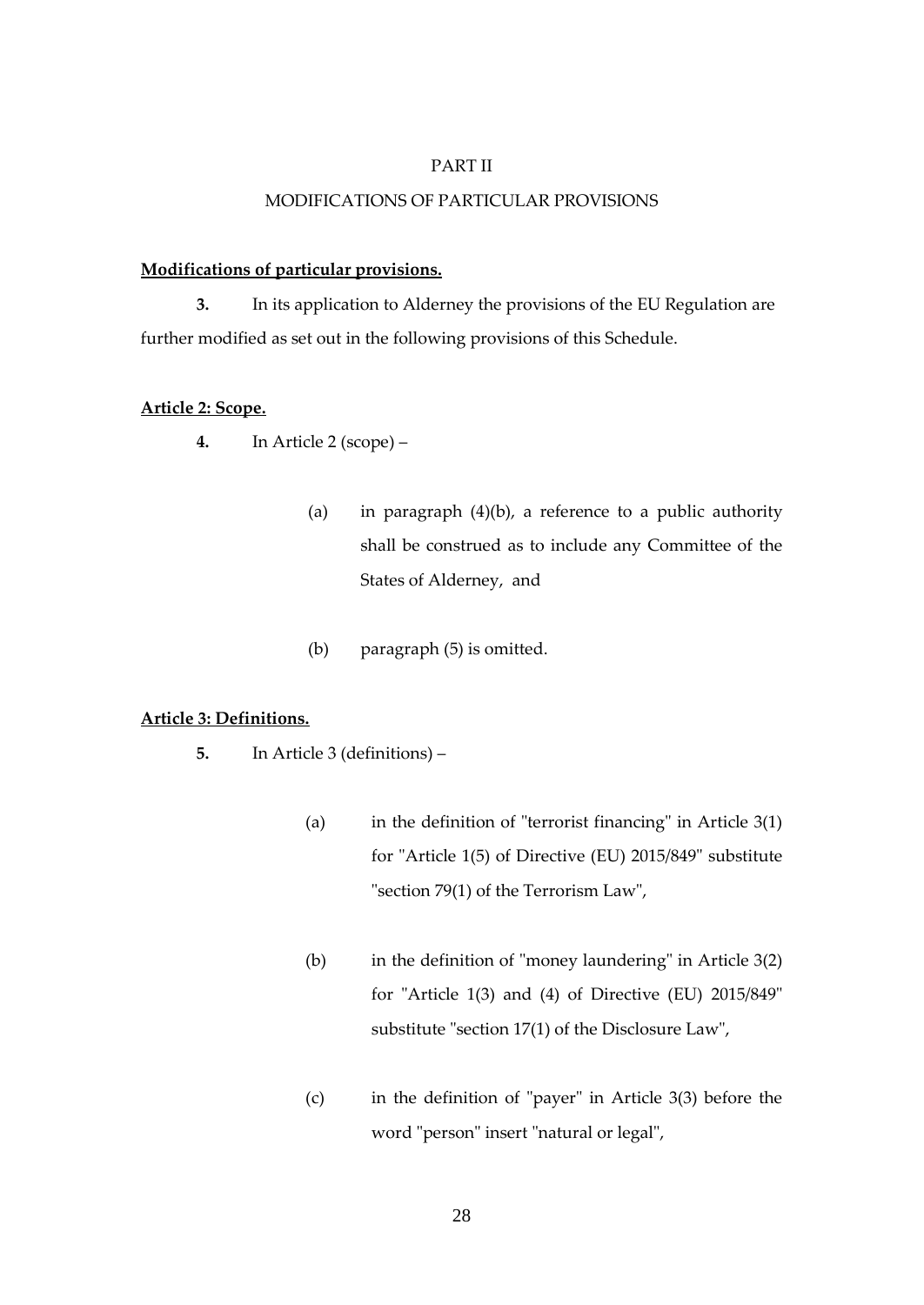- (d) in the definition of "payee" in Article 3(4) for "person that is" substitute "natural or legal person or legal arrangement identified by the payer as",
- (e) in the definition of "batch file transfer" in Article 3(10) after the word "transmission" insert "being sent to the same payment service provider or intermediary payment service provider, but which may or may not be ultimately intended for different persons",
- (f) after the definition of "person-to-person transfer of funds" in Article 3(12) insert –
	- "(13) "British Islands" means the United Kingdom, the Channel Islands and the Isle of Man;
	- (14) "Commission" means the Guernsey Financial Services Commission established by the Financial Services Commission (Bailiwick of Guernsey) Law, 1987;
	- (15) "Disclosure Law" means the Disclosure (Bailiwick of Guernsey) Law, 2007;
	- (16) "electronic money" means electronically, including magnetically, stored monetary value as represented by a claim on the issuer which is issued on receipt of funds for the purpose of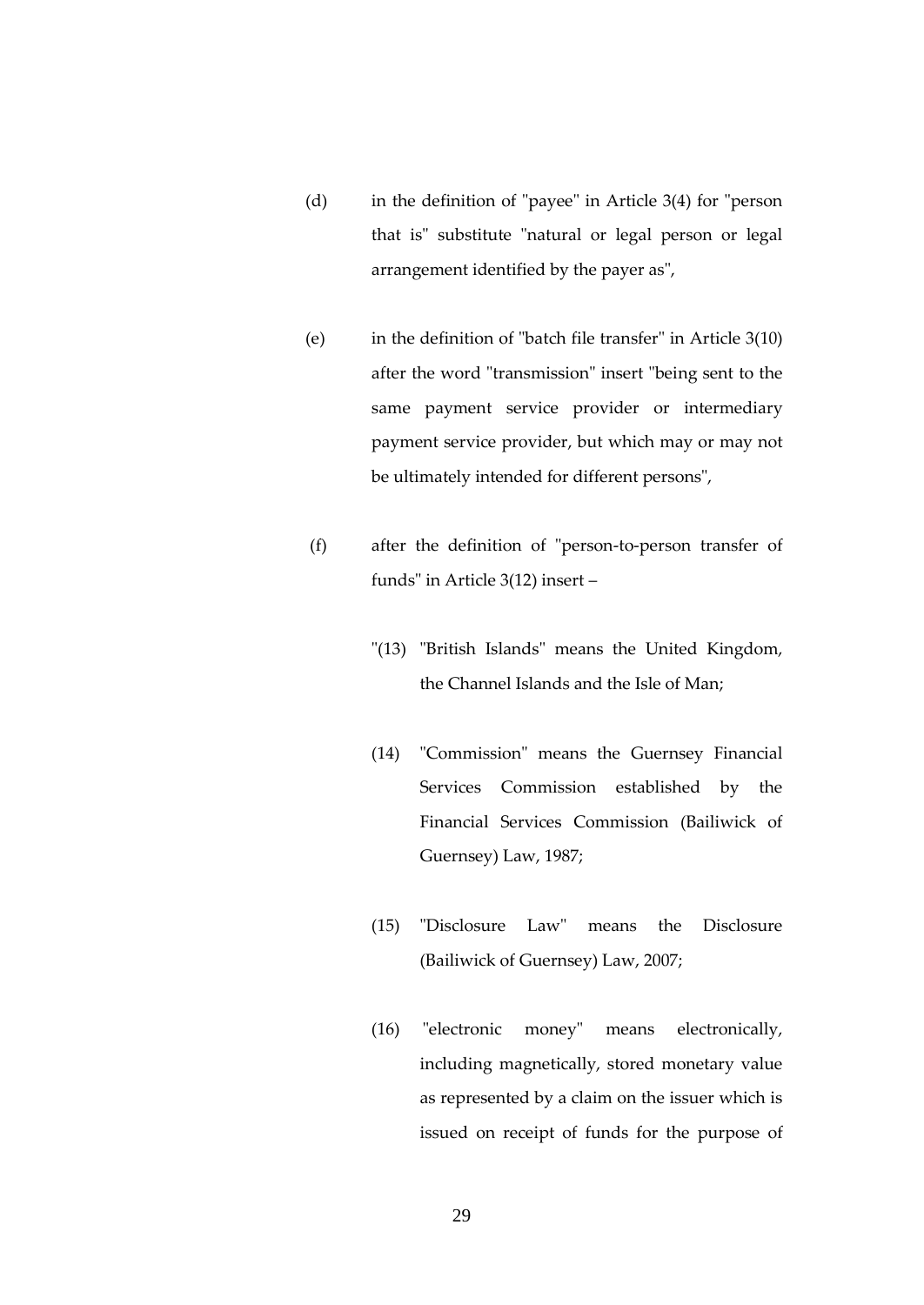making payment transactions (which means an act, initiated by the payer or by the payee, of placing, transferring or withdrawing funds, irrespective of any underlying obligations between the payer and the payee), and which is accepted by a natural or legal person or legal arrangement other than the electronic money issuer;

- (17) "Financial Intelligence Service" means the division of the Guernsey Border Agency, comprising those police officers and other persons assigned to the division for the purpose of the receipt, analysis and dissemination within the Bailiwick, and elsewhere, of disclosures under Part I of the Disclosure Law and Part III of the Terrorism Law, which are more commonly known or referred to as suspicious transaction reports or suspicious activity reports;
- (18) "Guernsey Border Agency" means the organisation also known or referred to as "the Customs and Excise and Immigration and Nationality Service" including –
	- (a) its Chief Officer and any officer acting by or under the authority of the Chief Officer, and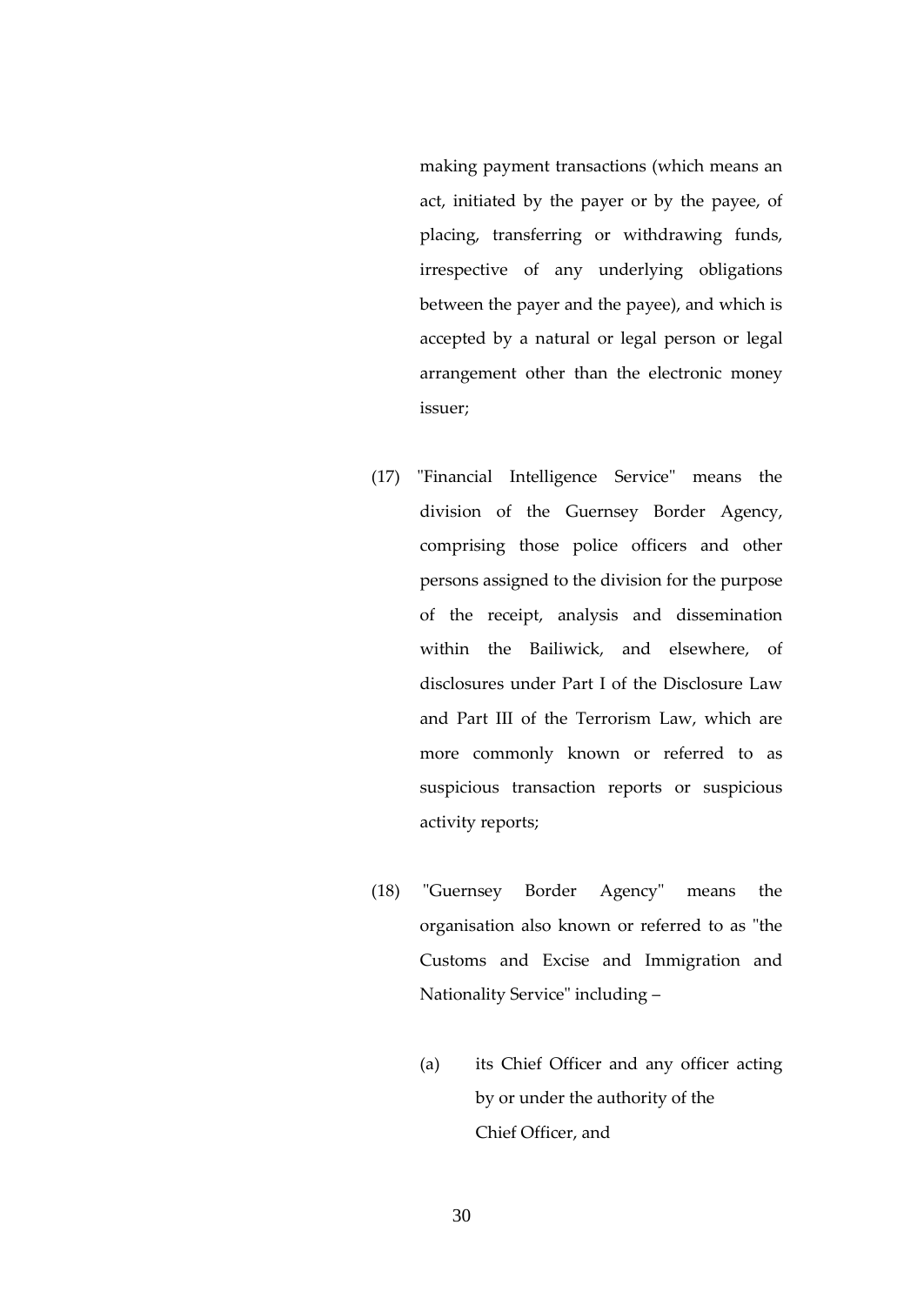- (b) any other individual working, including on a temporary basis, for such organisation whether under a contract of employment, a contract for services or otherwise;
- (19) "legal arrangement" means an express trust or any other vehicle whatsoever which has a similar legal effect;
- (20) "police officer" means
	- (a) a member of the salaried police force of the Island of Guernsey, a member of any police force which may be established by the States of Alderney, and within the limits of the member's jurisdiction, a special constable appointed pursuant to section 46A of the Government of Alderney Law, 1987**<sup>v</sup>** , and
	- (b) an officer within the meaning of section 1(1) of the Customs and Excise (General Provisions) (Bailiwick of Guernsey) Law,

**v** Ordres en Conseil Vol. XXX, p. 37; amended by Vol. XXXI, pp. 83 and 306; No. XI of 1993; No. IX of 1995; No. IV of 1996; No. IV of 1998; and No. I of 2000. Also amended by Ordinances II of 1997; V of 1998; and VI and XVI of 1999.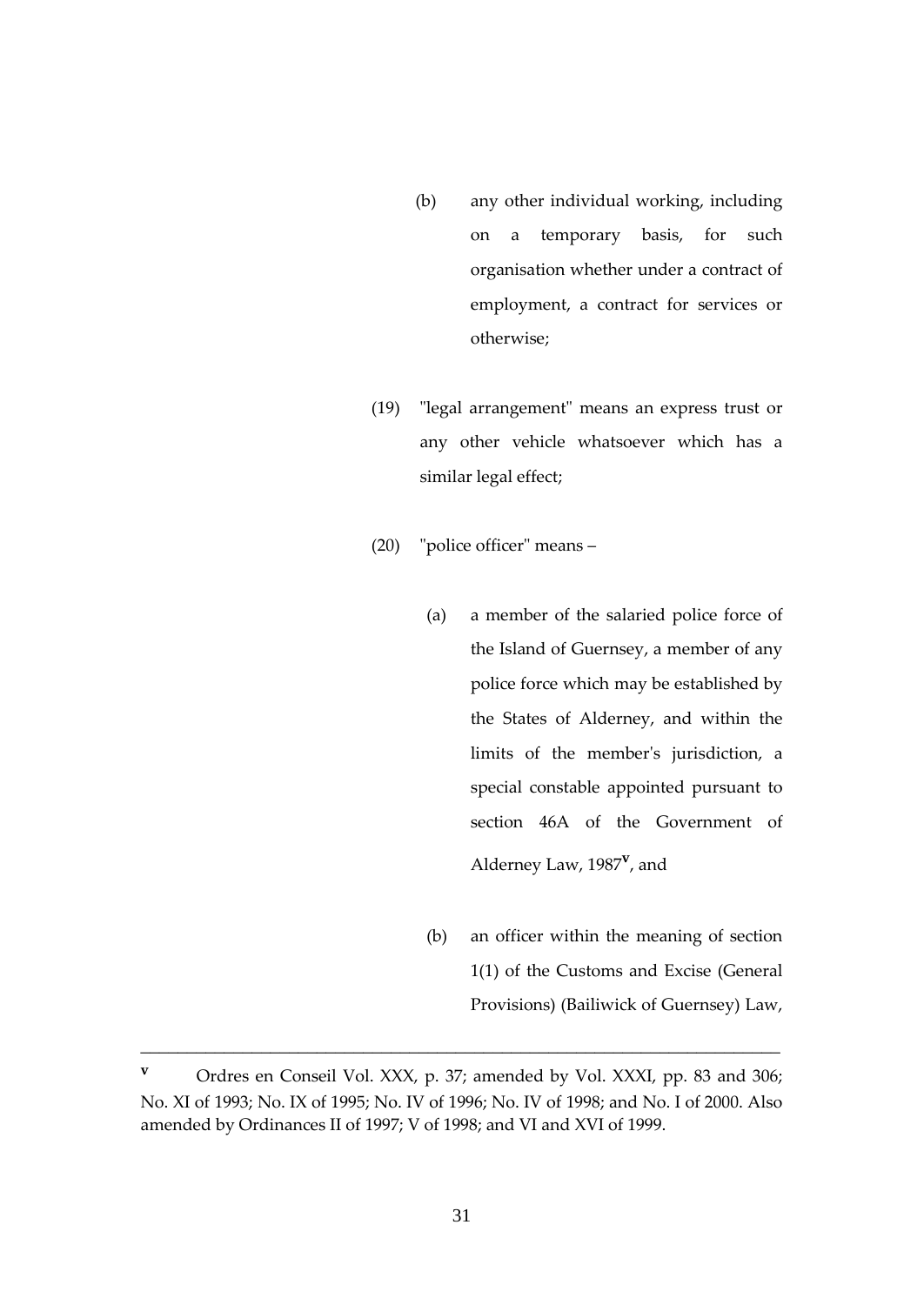- (21) "Proceeds of Crime Law" means the Criminal Justice (Proceeds of Crime) (Bailiwick of Guernsey) Law, 1999;
- (22) "straight through processing" means payment transactions that are conducted electronically without the need for manual intervention; and
- (23) "Terrorism Law" means the Terrorism and Crime (Bailiwick of Guernsey) Law, 2002.".

#### **Article 4 : Information accompanying transfer of funds.**

- **6.** In Article 4 (information accompanying transfer of funds)
	- (a) in paragraph (1)(c) for "official personal document" substitute "national identity",
	- (b) in paragraph  $(5)$ 
		- (i) for sub-paragraph (a) substitute "a payer's identity has been verified and the information obtained pursuant to that verification has been stored in accordance with any relevant requirements, in or under the Proceeds of Crime Law, including any regulations for the time being in force under section 49 of the Proceeds of Crime Law, relating to the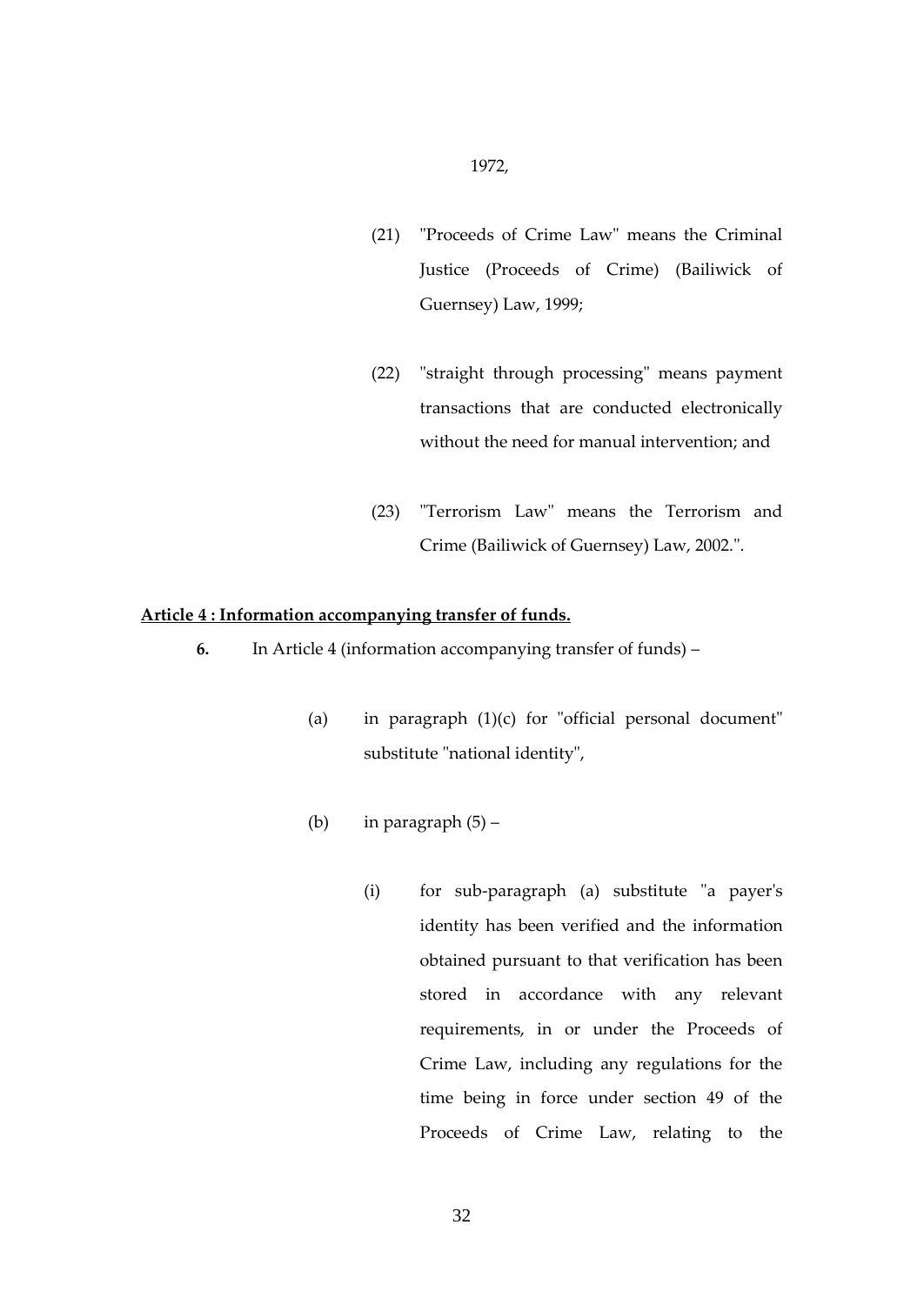verification of the identity of the payer, and the keeping of information obtained by that verification; or", and

(ii) for sub-paragraph (b) substitute "the payer is an existing customer and it is appropriate to verify that customer on a risk-sensitive basis, including at times when the relevant circumstances of the customer change.".

#### **Article 5 : Transfer of funds within the Union.**

**7.** In Article 5 (transfer of funds within the Union) in paragraph (2) after the words "intermediary payment service provider" insert "or from any police officer, the Financial Intelligence Service, the Commission or from any other appropriate competent authorities".

#### **Article 7 : Detection of missing information on the payer or the payee.**

**8.** In Article 7 (detection of missing information on the payer or the payee) –

- (a) in paragraphs (1) and (2) for "effective procedures" substitute "effective measures, including effective procedures,",
- (b) in paragraph (3) after the words "shall verify the" insert "identity of the payee, including the", and
- (c) in paragraph  $(5)$  –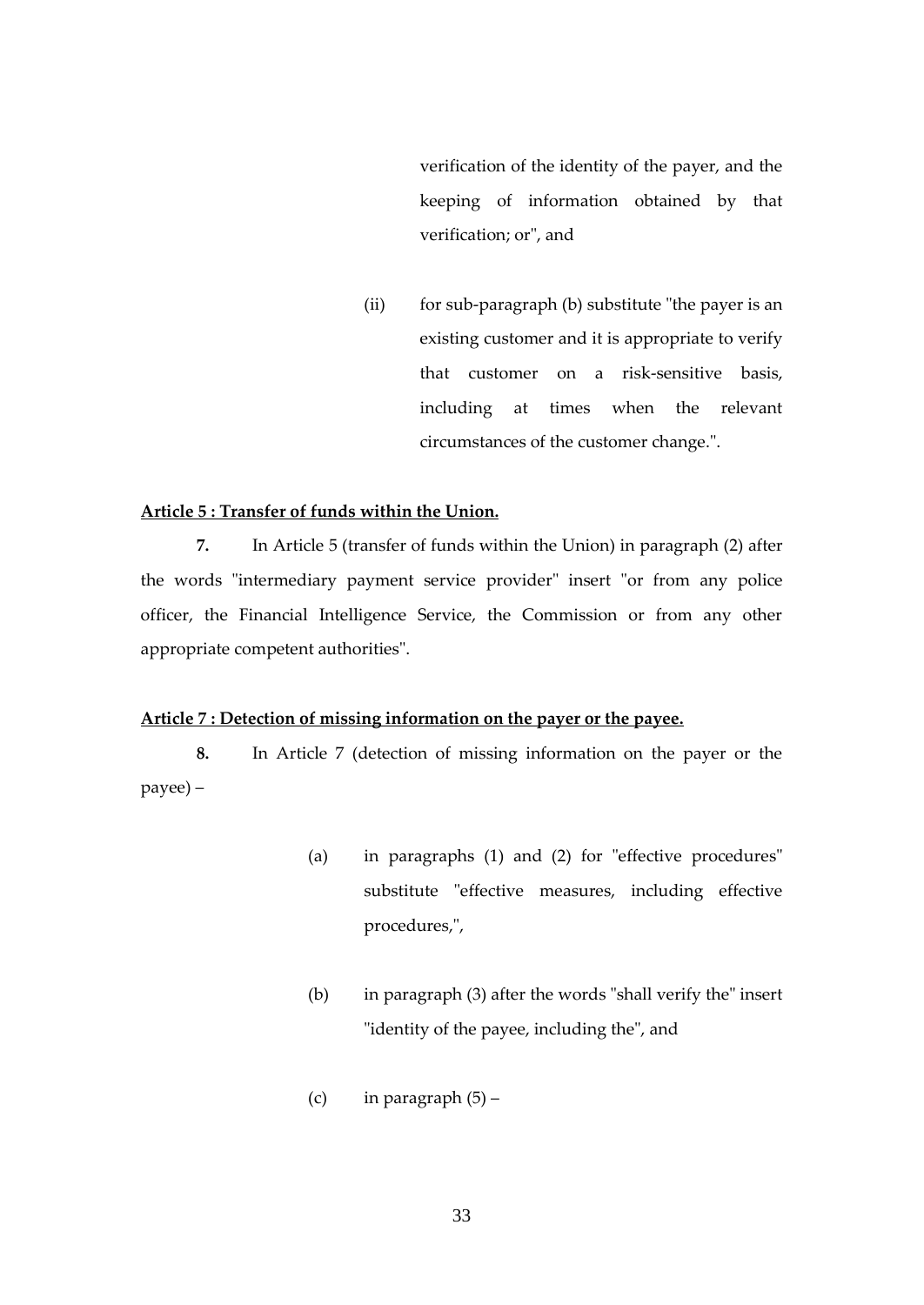- (i) for sub-paragraph (a) substitute "a payee's identity has been verified and the information obtained pursuant to that verification has been stored in accordance with any relevant requirements, in or under the Proceeds of Crime Law including any regulations for the time being in force under section 49 of the Proceeds of Crime Law, relating to the verification of the identity of the payee, and the keeping of information obtained by that verification; or", and
- (ii) for sub-paragraph (b) substitute "the payee is an existing customer and it is appropriate to verify that customer on a risk-sensitive basis, including at times when the relevant circumstances of the customer change".

## **Article 8 : Transfer of funds with missing or incomplete information on the payer or the payee.**

**9.** In Article 8(1) (transfer of funds with missing or incomplete information on the payer or the payee) –

- (a) for "procedures, including procedures" substitute "policies and procedures, including any relevant policies and procedures", and
- (b) for "Article 13 of Directive (EU) 2015/849" substitute "or under the Proceeds of Crime Law, including any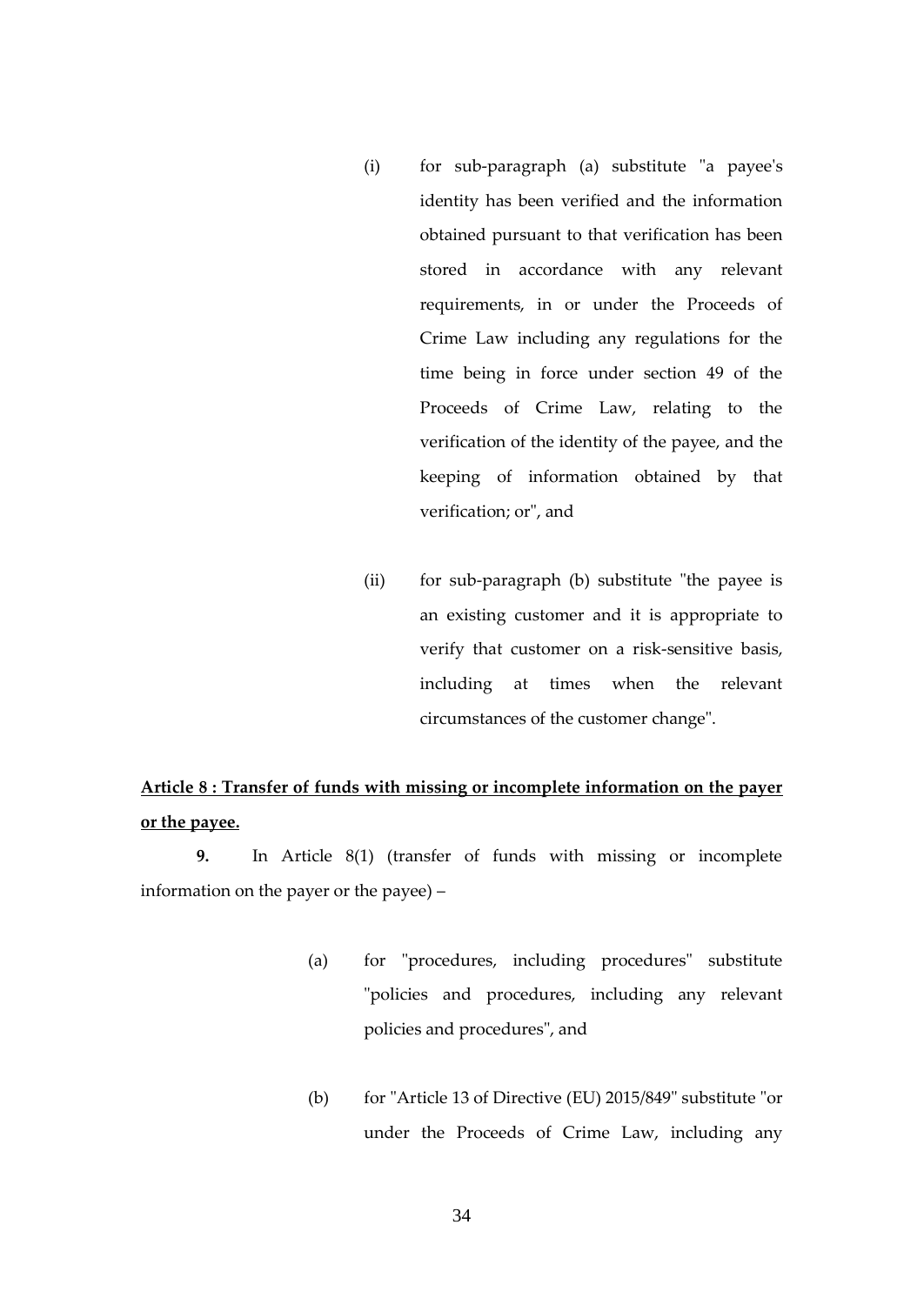regulations for the time being in force under section 49 of the Proceeds of Crime Law.".

## **Article 9 : Assessment and reporting.**

- **10.** In Article 9 (assessment and reporting)
	- (a) for "Financial Intelligence Unit (FIU)" substitute "Financial Intelligence Service", and
	- (b) for "Directive (EU)  $2015/849$ " substitute "Part I of the Disclosure Law and Part III of the Terrorism Law".

## **Article 11 : Detection of missing information on the payer or the payee.**

**11.** In Article 11 (detection of missing information on the payer or the payee) –

- (a) in paragraph (1) for "effective procedures" substitute "effective measures, including effective procedures,", and
- (b) in paragraph (2) for "effective procedures" substitute "effective measures, including effective procedures, which are consistent with straight-through processing".

#### **Article 12 : Transfers of funds with missing information on the payer or the payee.**

**12.** In Article 12(1) (transfers of funds with missing information on the payer or the payee) after the words "effective risk-based" insert "policies and".

## **Article 13 : Assessment and reporting.**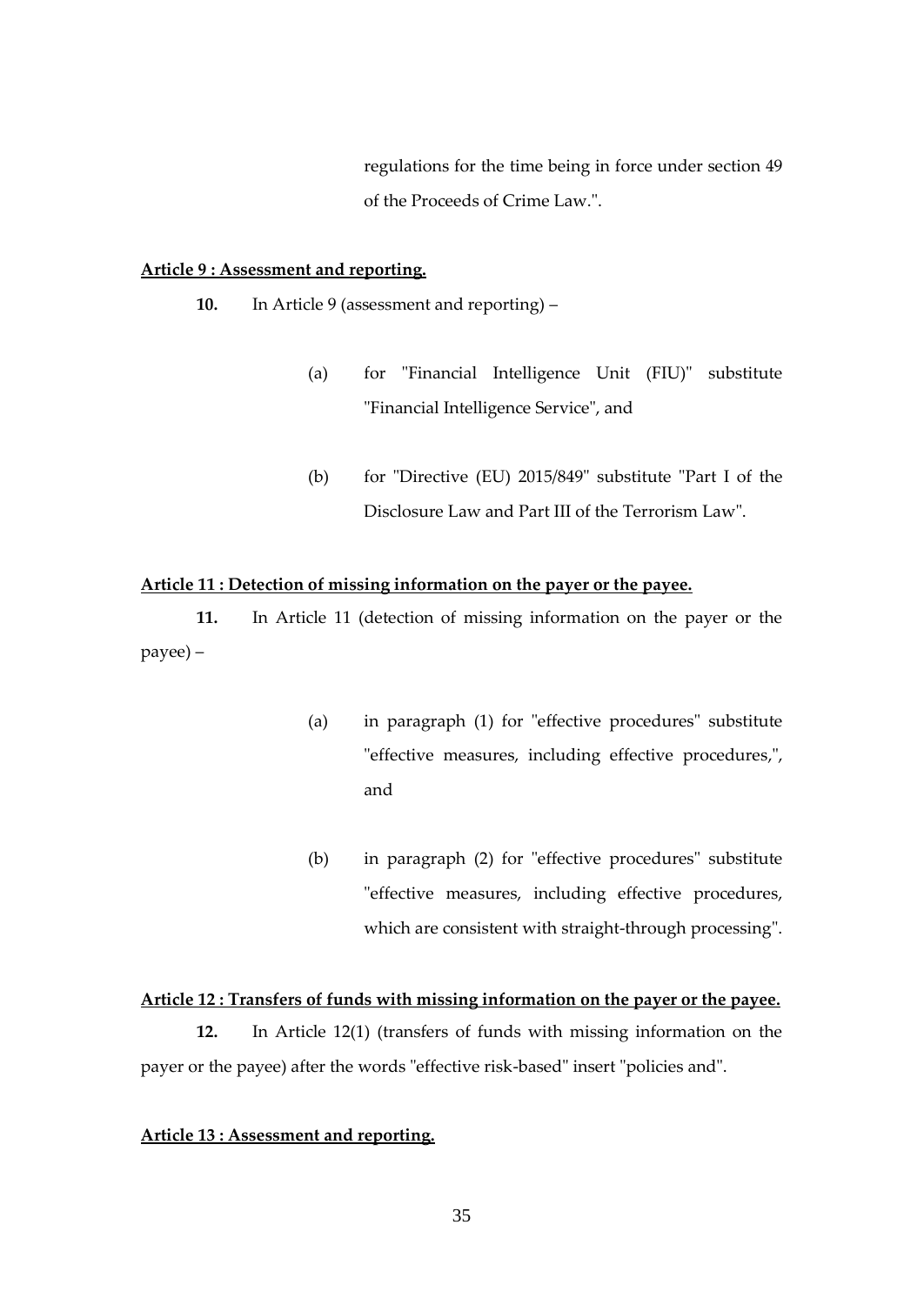- **13.** In Article 13 (assessment and reporting)
	- (a) for "FIU" substitute "Financial Intelligence Service", and
	- (b) for "Directive (EU) 2015/849" substitute "Part I of the Disclosure Law and Part III of the Terrorism Law".

#### **Article 14 : Provision of information.**

- **14.** In Article 14 (provision of information)
	- (a) omit ", including by means of a central contact point in accordance with Article 45(9) of Directive (EU) 2015/849, where such a contact point has been appointed,", and
	- (b) a reference to the authorities responsible for preventing and combating money laundering or terrorist financing shall be construed so as to include the Commission and the Guernsey Border Agency (including the Financial Intelligence Service).

## **Article 15: Data protection.**

- **15.** In Article 15 (data protection)
	- (a) in paragraph  $(1)$ 
		- (i) for "Directive 95/46/EC, as transposed into national law" substitute "the Data Protection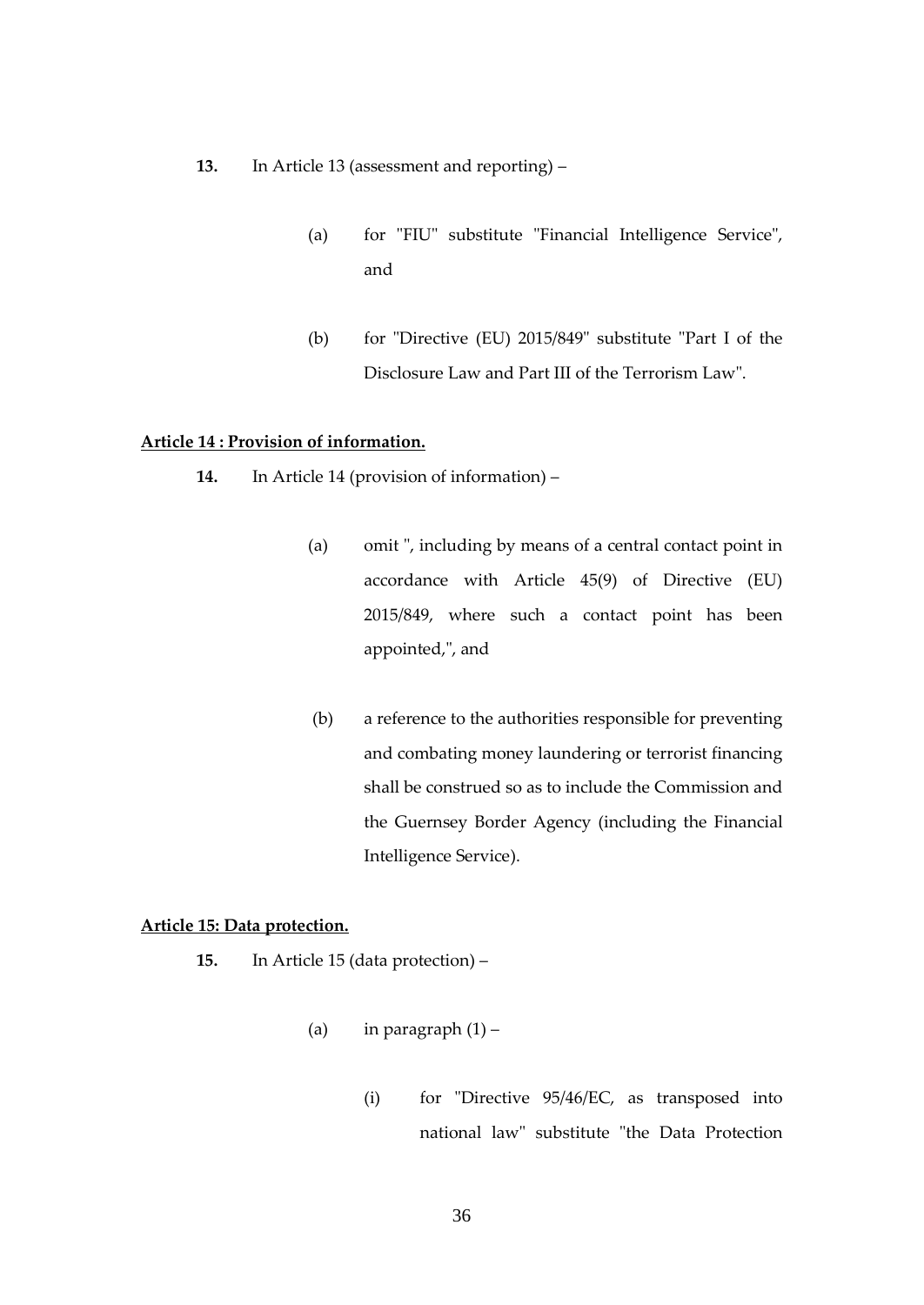(Bailiwick of Guernsey) Law, 2001", and

- (ii) omit the second sentence, and
- (b) in paragraph (3) for "Article 10 of Directive 95/46/EC" substitute "the Data Protection (Bailiwick of Guernsey) Law, 2001".

#### **Article 16: Record retention.**

- **16.** In Article 16 (record retention)
	- (a) in paragraph  $(1)$ 
		- (i) omit the first sentence, and
		- (ii) after the words "period of" insert "at least", and
	- (b) omit paragraphs (2) and (3).

## **Article 17: Administrative sanctions and measures.**

- **17.** In Article 17 (administrative sanctions and measures)
	- (a) in paragraph  $(1)$ 
		- (i) in the second sentence delete "and shall be consistent with those laid down in accordance with Chapter VI, Section 4, of Directive (EU) 2015/849", and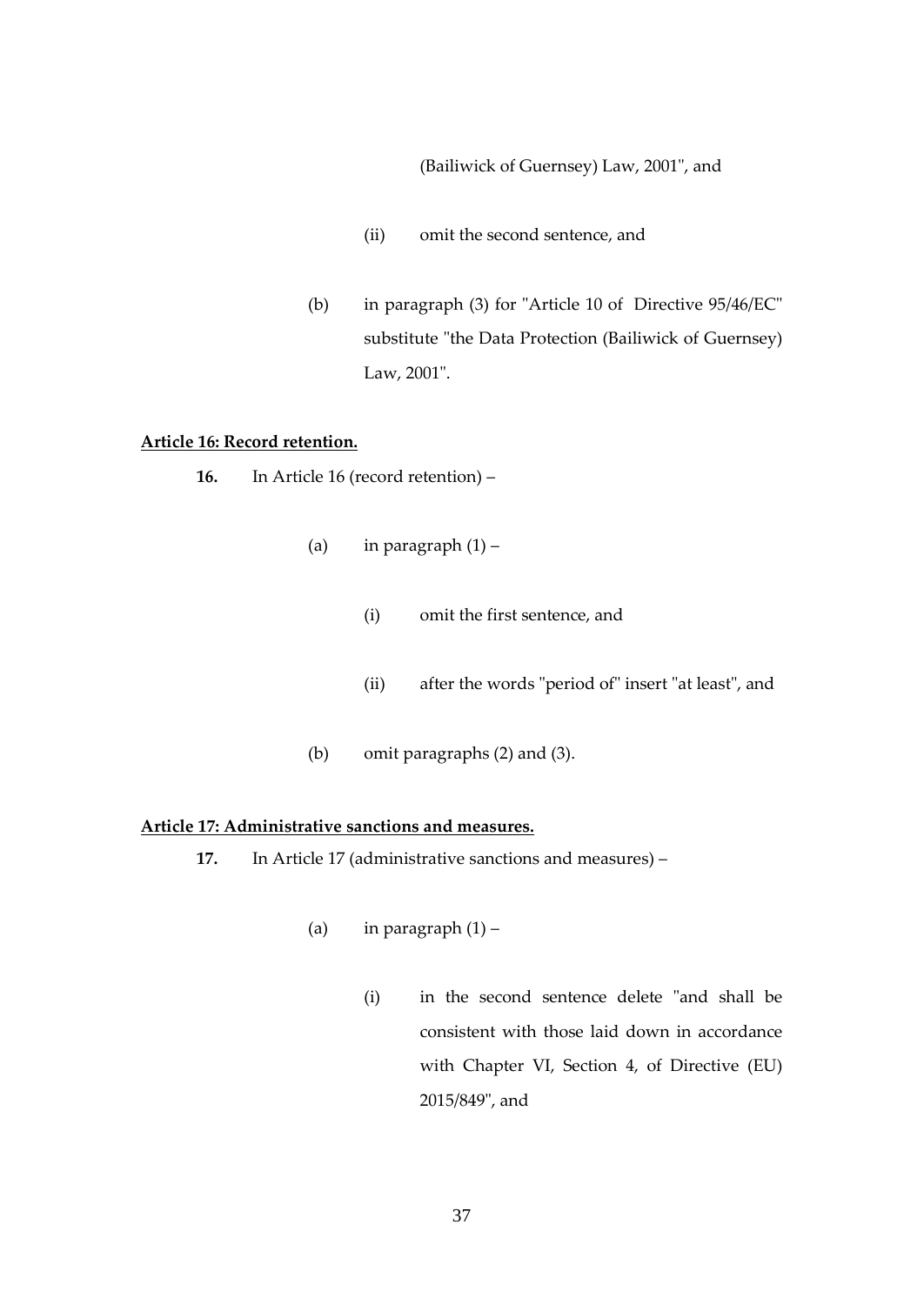- (ii) omit the fourth sentence,
- (b) omit paragraph (3),
- (c) in paragraph (4) for the second sentence substitute "Competent authorities shall cooperate closely and coordinate their action when dealing with cross border cases.",
- (d) in paragraph (5) for "referred to in Article 18" substitute "of the provisions of this Regulation",
- (e) in paragraph (6) for "one of the breaches referred to in Article 18" substitute "a breach of one of the provisions of this Regulation", and
- (f) omit paragraph (7).

## **Article 22: Monitoring.**

**18.** In Article 22 (monitoring) omit paragraph (2).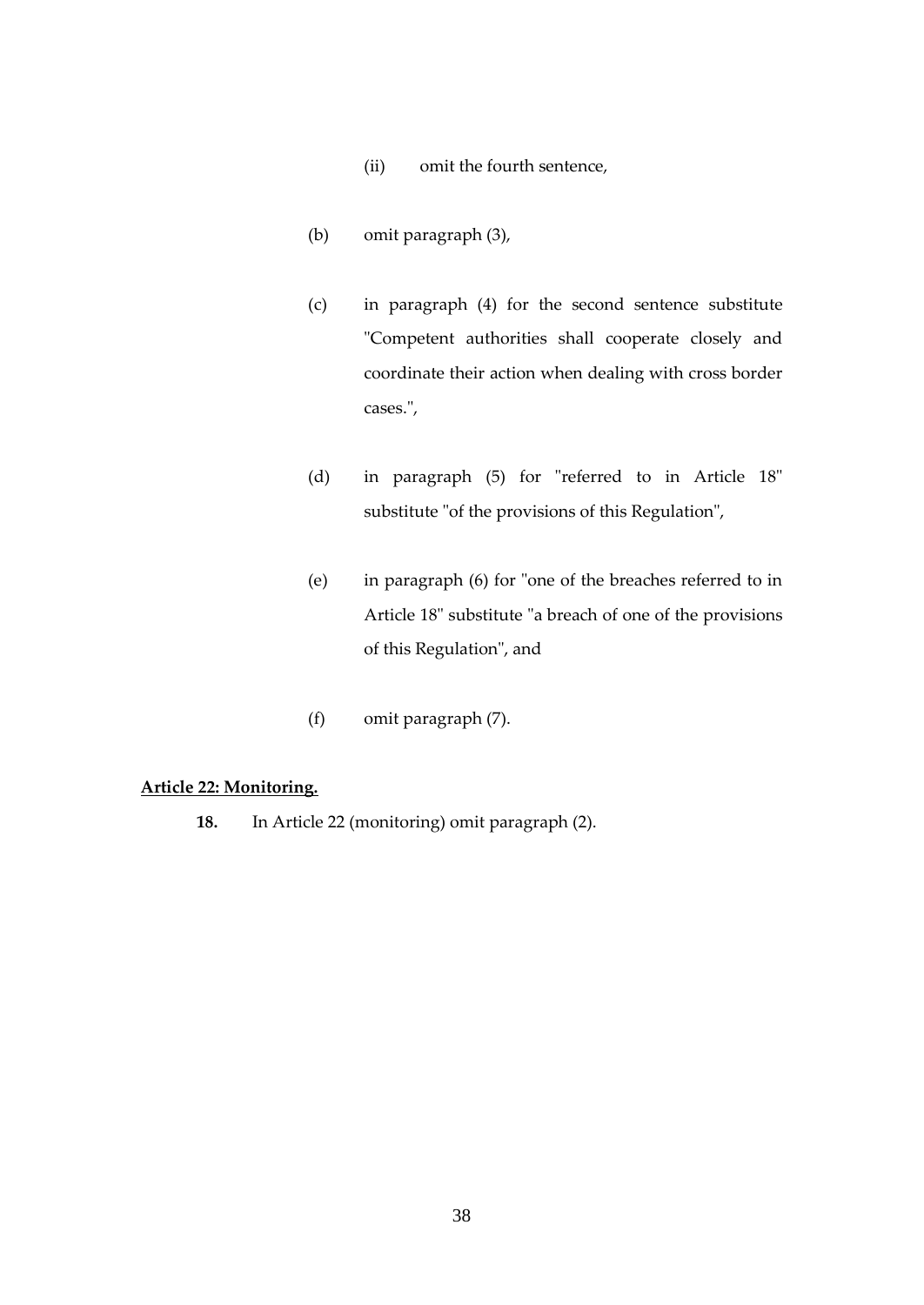## SECOND SCHEDULE

#### Section 14

## CONSEQUENTIAL AMENDMENTS

- **1**. Financial Services Commission (Bailiwick of Guernsey) Law, 1987
- **2**. Protection of Investors Law (Bailiwick of Guernsey)) Law, 1987**<sup>w</sup>**
- **3**. Banking Supervision (Bailiwick of Guernsey) Law, 1994
- **4**. Regulation of Fiduciaries, Administration Businesses and Company Directors, etc. (Bailiwick of Guernsey) Law, 2000**<sup>x</sup>**
- **5**. Insurance Managers and Insurance Intermediaries (Bailiwick of Guernsey) Law, 2002**<sup>y</sup>**
- **6**. Insurance Business (Bailiwick of Guernsey) Law, 2002**<sup>z</sup>**

\_\_\_\_\_\_\_\_\_\_\_\_\_\_\_\_\_\_\_\_\_\_\_\_\_\_\_\_\_\_\_\_\_\_\_\_\_\_\_\_\_\_\_\_\_\_\_\_\_\_\_\_\_\_\_\_\_\_\_\_\_\_\_\_\_\_\_\_\_

**<sup>x</sup>** Order in Council No. I of 2001; amended by No. I of 2000; No. XIV of 2003; No. XVI of 2007; Nos. VIII and XXV of 2008; Nos. XIII and XIX of 2010; No. I of 2013; Ordinance No. XXXVII of 2001; No. XXXIII of 2003; No. VII of 2009; Nos. XII and XXXIX of 2015; Nos. II and IX of 2016; G.S.I. No. 3 of 2008; G.S.I. No. 83 of 2010; G.S.I. No. 4 of 2013.

**<sup>y</sup>** Order in Council No. XXII of 2002; amended by No. I of 2000; No. XIII of 2010; Ordinance No. XXXIII of 2003; No. XIII of 2008; No. IX and XXXII of 2010; Nos. XII and XXXIX of 2015; No. II of 2016; No. IX of 2016; G.S.I. No. 2 of 2008; G.S.I. Nos. 16 and 83 of 2010.

**z** Order in Council No. XXI of 2002; amended by No. I of 2000; No. XIII of 2010; Ordinance No. XXXIII of 2003; No. XII of 2008; No. LI of 2008; No. VIII of 2010; No. XXXI of 2010; No. XXXVI of 2011; No. LV of 2014; No. XII of 2015; No. XXXIX of

**<sup>w</sup>** Ordres en Conseil Vol. XXX, p. 281; amended by Vol. XXX, p. 243; Vol. XXXII, p. 324; Vol. XXXV(1), p. 271; Vol. XXXVI, p. 264; Vol. XXXVII, p. 24; Order in Council No. XVII of 2002; Nos. XV and XXXII of 2003; No. XVIII of 2008; Nos. XIII and XX of 2010; Recueil d'Ordonnances Tome XXIV, p. 324; Tome XXVI, p. 333; Tome XXVIII, pp. 51 and 87; Ordinance No. XXXIII of 2003; No. XXXI of 2008; No. VII of 2009; Nos. XII, XX and XXXIX of 2015; Nos. II, IX and XXIX of 2016; and G.S.I. No. 83 of 2010.